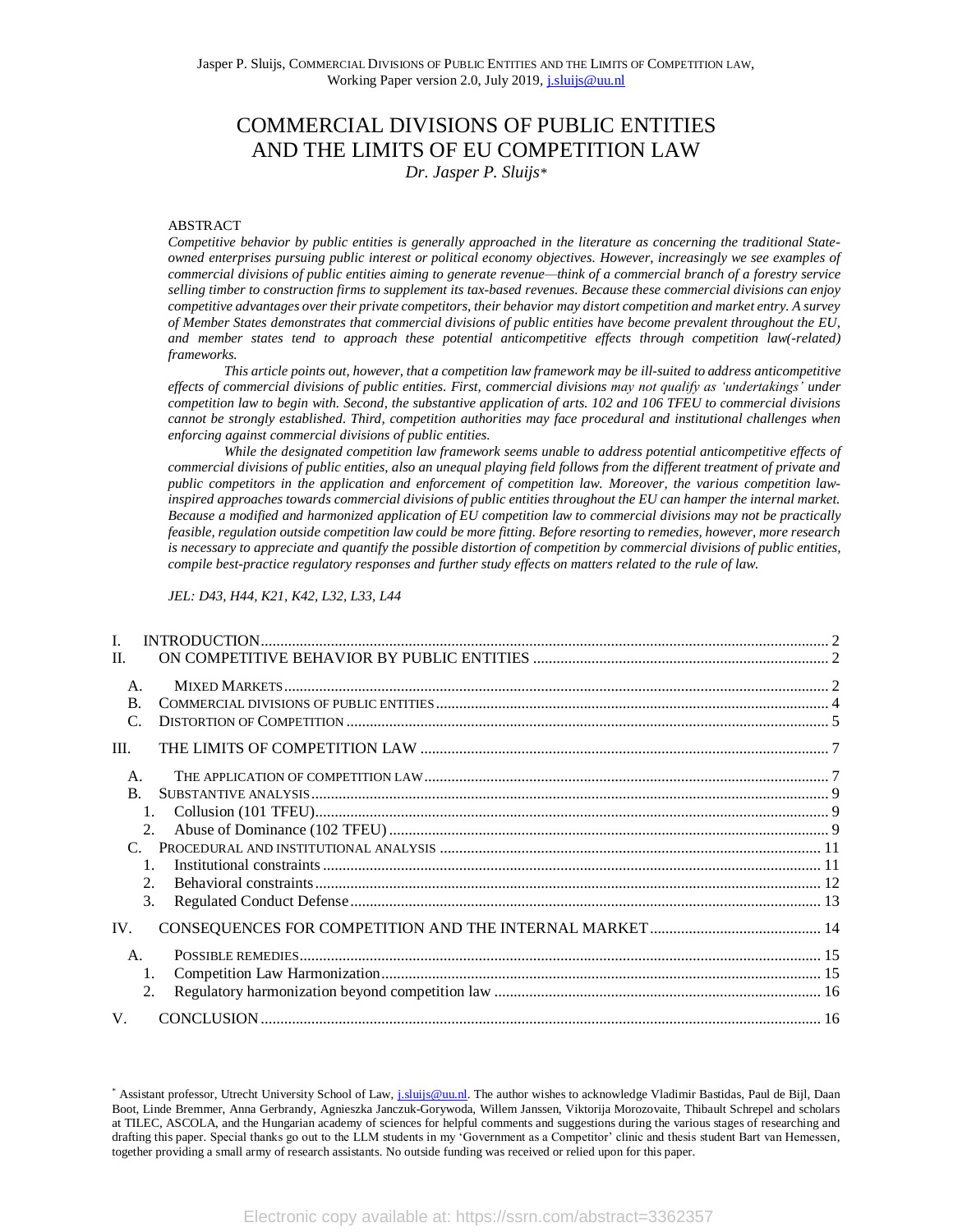# <span id="page-1-0"></span>I. INTRODUCTION

Consider the following scenario: a national statistics agency produces statistics based on so-called microdata. These are 'raw' data at the level of (anonymized) individuals, companies and addresses that can be used as an intermediate product for research purposes. Under certain conditions firms, such as consultancies, can request access to microdata for analysis and interpretation.

At a certain point the statistics agency starts offering its own for-profit microdata analysis service, which operates in direct competition to the abovementioned consultancies. The statistics agency uses resources from its tax-funded budget to marketits microdata analysis services, and allocates its civil servants to analyze microdata part time. Because the agency also has better access to microdata than its competitors, it can realize numerous efficiencies. This allows the agency to undercut the commercial rates of consultancies. Soon, microdata analysis generates a substantial amount of the statistics agency's budget.

The competing consultancies find themselves in a tough spot: they could express disagreement with the statistics agency, but also need the agency for access to microdata. Moreover, where could the consultancies go for a formal complaint and redress—and on what grounds?

Scenarios like the above have become more common in the EU since the financial crisis of the late 2000s. Increasingly public entities, notably agencies, have instantiated commercial divisions to raise additional revenue. These commercial divisions can enjoy competitive advantages over private competitors that raise questions about the appropriateness, if not lawfulness, of their practices. Various EU member states have responded to possible adverse effects on markets of commercial divisions by applying competition law, or by enacting supplementary laws based on competition law principles. The present article is the result of an exploratory study that documents the phenomenon of commercial divisions of public entities, analyzes its possible effects on competition and assesses how competition law relates to those effects.

The article proceeds in the following way. First, section [II](#page-1-1) develops the phenomenon of commercial divisions of public entities by reviewing the economic literature on competition between public and private firms, before establishing commercial divisions as distinct from State-owned enterprises (SOEs). Numerous examples from various EU Member States are introduced, as well as legal responses to this phenomenon across Member States. Then, possible distortions of competition by commercial divisions are explored.

The following section [III](#page-6-0) assesses the application of competition law to commercial divisions of public entities. The focus is on competition law, as many (if not all) EU Member States have enacted legal frameworks pertaining to commercial divisions of public entities that either utilize or build upon EU competition law. The possible application of competition law is analyzed on a substantive and procedural/institutional level.

Section [IV,](#page-13-0) then, outlines the consequences of the current competition law-related approach to commercial divisions of public entities, and introduces possible remedies to problems associated with this competition law approach. The final section [V](#page-15-1) discusses limitations of the present research, leading into an agenda for further research.

# <span id="page-1-1"></span>II. ON COMPETITIVE BEHAVIOR BY PUBLIC ENTITIES

This section first explores the ways in which public entities can compete on markets. It then proceeds to single out a hitherto under-studied manifestation of competitive conduct of public entities: commercial divisions of public entities. Finally, this section lays out the ways in which competitive conduct of these commercial divisions could affect competition.

# <span id="page-1-2"></span>**A. Mixed Markets**

In some markets private firms face competition from public entities. Typical examples mentioned in the literature are liberalized utility markets with (partially) state-owned incumbents, such as energy, railway and postal markets; markets with (recently) nationalized firms, such as banking; and markets related to the welfare state, such as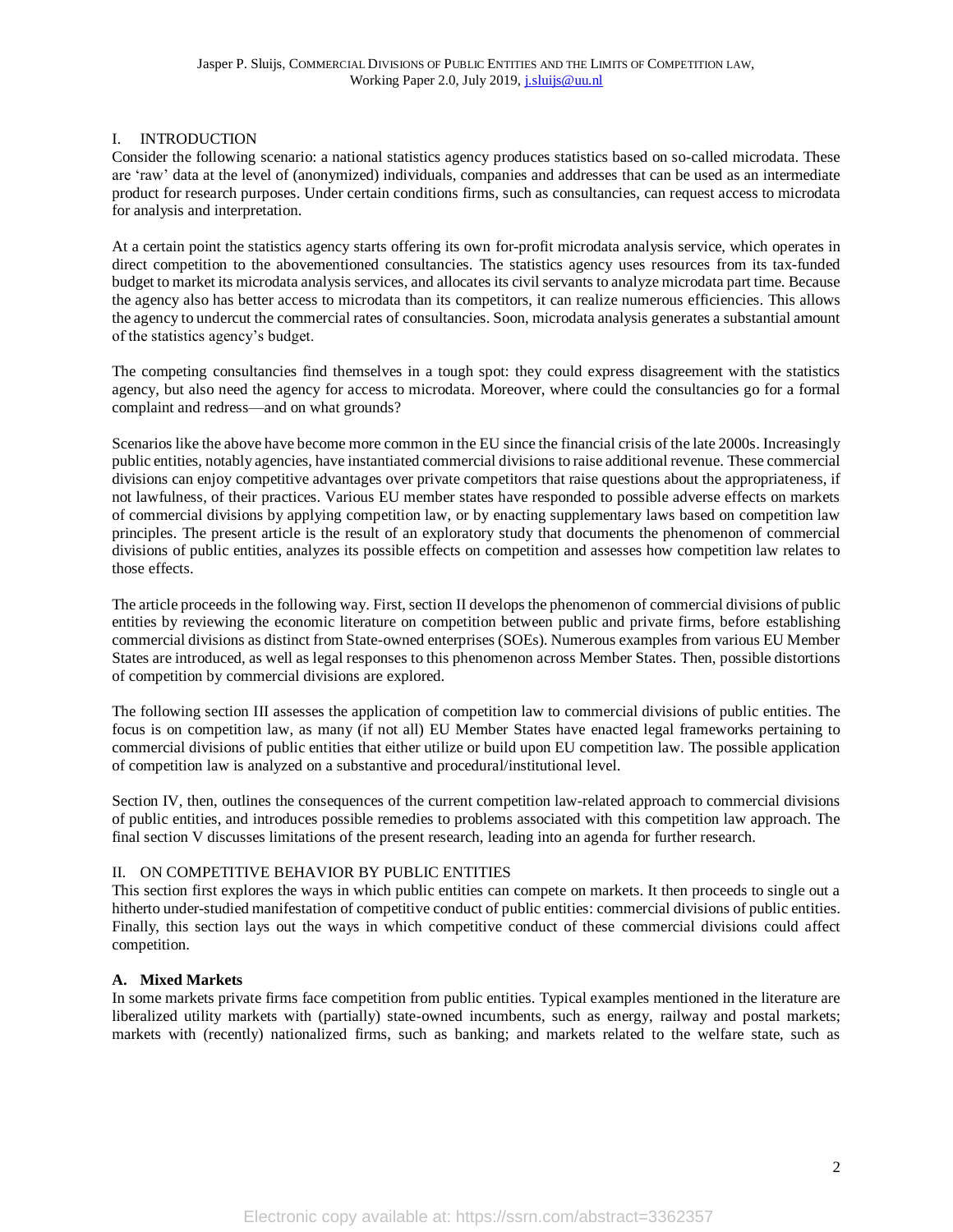healthcare, public housing and education.<sup>1</sup> The key difference between a private firm and a public entity in these settings, is that the latter is unlikely to go bankrupt and is (partially) funded through taxes.<sup>2</sup>

Public entities can have various non-mutually exclusive motivations for competing in markets: maintaining public service obligations, for various reasons related to political economy, or to raise revenue.<sup>3</sup> [Table 1](#page-2-0) below distinguishes these 3 motivations further. Note that competitive behavior by public entities can be by intention or as an (unintended) consequence: a public entity could intentionally compete with private firms to raise revenue, or effectively end up competing with private firms when maintaining public service obligations or pursuing political economy goals.

| peone entries in material              |                                                                                                  |                                                                                                           |                                                                   |  |  |
|----------------------------------------|--------------------------------------------------------------------------------------------------|-----------------------------------------------------------------------------------------------------------|-------------------------------------------------------------------|--|--|
| Motivation for<br>competitive behavior | Public service obligations                                                                       | Political economy                                                                                         | <b>Raising Revenue</b>                                            |  |  |
| Examples                               | Providing health services,<br>transportation, energy,<br>housing, education, etc. to<br>citizens | Advancing industrial<br>policy, protectionism,<br>safeguarding civil service<br>status of employees, etc. | Trading goods or<br>services in addition to<br>tax-funded revenue |  |  |
|                                        |                                                                                                  |                                                                                                           |                                                                   |  |  |

# <span id="page-2-0"></span>**Table 1:** examples of competition by public entities in markets

Markets with competition between public and private actors are referred to as 'mixed markets' in the economics literature.<sup>4</sup> Theoretical research in industrial organization demonstrates that both in settings of mixed duopoly and mixed oligopoly, mixed markets can yield higher social welfare outcomes than purely private markets.<sup>5</sup> However, firms' profits are lower in mixed oligopoly markets than in private oligopoly markets.<sup>6</sup> Similarly, it has been demonstrated that in a mixed duopoly price competition is the dominant strategy equilibrium for the public and private firm, both in case of substitute and complimentary products between both firms.<sup>7</sup> Such price competition would then lower profits for firms.

<span id="page-2-2"></span><span id="page-2-1"></span>This industrial organization literature on mixed markets typically concerns the traditional State-owned enterprises (SOEs) pursuing public interest or political economy goals. <sup>8</sup> Similarly, in law and economics scholarship a literature on competition law applied to SOEs has developed.<sup>9</sup> Even though this form of State-ownership has progressively been rolled back in Europe by waves of liberalization and privatization,<sup>10</sup> empirical research shows that SOEs are still a factor in European markets.<sup>11</sup>

Nevertheless, the OECD points out that a broad spectrum of commercial activities is performed by public entities beyond the realm of the traditional SOEs, with the aim of generating revenue. <sup>12</sup> This would concern national or local

<sup>&</sup>lt;sup>1</sup> de Fraja, *Mixed Oligopoly: Old and New*, *in* THE PROS AND CONS OF COMPETITION IN/BY THE PUBLIC SECTOR 11–42 (2009).

<sup>&</sup>lt;sup>2</sup> Arvid Fredenberg, *Introduction*, *in* THE PROS AND CONS OF COMPETITION IN/BY THE PUBLIC SECTOR 8-11, 8 (Arvid Fredenberg ed., 2015), http://www.konkurrensverket.se/publications-and-decisions/the-pros-and-cons-of-competition-inby-the-public-sector/ (last visited Jun 13, 2018).  $3$  OECD, Maintaining a level playing field between public and private business (2012).

<sup>4</sup> See, e.g. Tsuyoshi Shinozaki & Minoru Kunizaki, *Basic Properties of a Mixed Oligopoly Model*, *in* THE THEORY OF MIXED OLIGOPOLY: PRIVATIZATION, TRANSBOUNDARY ACTIVITIES, AND THEIR APPLICATIONS 3–13 (Mitsuyoshi Yanagihara & Minoru Kunizaki eds., 2017).

<sup>&</sup>lt;sup>5</sup> Stefan Lutz & Mario Pezzino, Vertically Differentiated Mixed Oligopoly with Quality-dependent Fixed Costs, 82 THE MANCHESTER SCHOOL (2013); Xuan Nguyen, On the efficiency of private and state-owned enterprises in mixed markets, 50 ECONOMIC MODELLING 130–137 (2015). <sup>6</sup> Nguyen, *id*.

<sup>7</sup> See Toshihiro Matsumura & Akira Ogawa, *Price versus quantity in a mixed duopoly*, 116 ECONOMICS LETTERS 174–177 (2012); But see Marcella Scrimitore, *Price or quantity? The strategic choice of subsidized firms in a mixed duopoly*, 118 ECONOMICS LETTERS 337–341 (2013) (demonstrating that in mixed duopoly with a subsidized public firm, competition on quality can be a dominant strategy equilibrium).

<sup>8</sup> See, e.g. Helmuth Cremer, Maurice Marchand & Jacques-Francois Thisse, *The Public Firm as an Instrument for Regulating an Oligopolistic Market†*, 41 OXFORD ECONOMIC PAPERS 283–301 (1989); Stefan Buehler & Simon Wey, *When Do State-Owned Firms Crowd Out Private Investment?*, 14 JOURNAL OF INDUSTRY, COMPETITION AND TRADE 319–330 (2014); de Fraja & Flavio Delbono, *Alternative Strategies of a Public Enterprise in Oligopoly*, 41 OXFORD ECONOMIC PAPERS 302–311 (1989); Nguyen, *supra* note 5; Hiroaki Ino & Toshihiro Matsumura, *What role should public enterprises play in free-entry markets?*, 101 JOURNAL OF ECONOMICS 213–230 (2010); Matsumura and Ogawa, *supra* note 7.

<sup>9</sup> See, e.g., David E.M. Sappington & J. Gregory Sidak, *Competition Law for State-Owned Enterprises*, 71 ANTITRUST L.J. 479–524 (2003); David E. M. Sappington, J. Gregory Sidak & John R. Lott, *Are Public Enterprises the Only Credible Predators?*, 67 THE UNIVERSITY OF CHICAGO LAW REVIEW 271–292 (2000); David E. M. Sappington & J. Gregory Sidak, *Incentives for Anticompetitive Behavior by Public Enterprises*, 22 REVIEW OF INDUSTRIAL ORGANIZATION 183–206 (2003).

<sup>&</sup>lt;sup>10</sup> Bellini, Nicola, *The Decline of State-Owned Enterprise and the New Foundations of the State-Industry Relationship, in THE RISE AND FALL OF* STATE-OWNED ENTERPRISE IN THE WESTERN WORLD 25–48 (Pier Angelo Toninelli ed., 2000).

<sup>11</sup> See Eleanor M. Fox & Deborah Healey, *When the State Harms Competition ― The Role for Competition Law*, 79 ANTITRUST LAW JOURNAL 769–820, 777–780 (2014).

<sup>12</sup> OECD, *supra* note 3 at 15.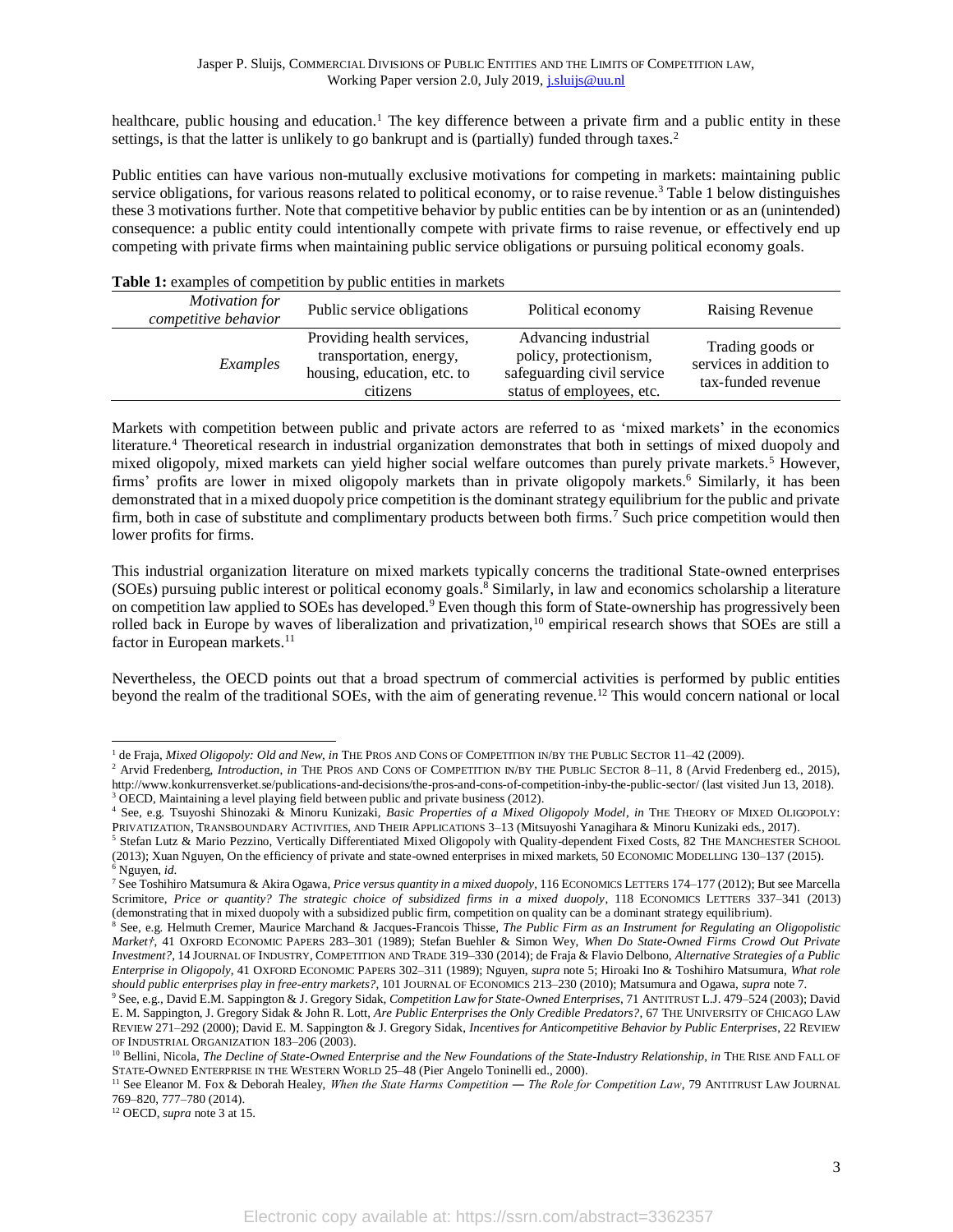governments and agencies involved in commercial activities alongside their public interest tasks.Such initiatives have the following characteristics:<sup>13</sup>

- The government charges for a service
- The government activity is commercial by nature
- There are no explicit restrictions on profitability
- There are actual or potential competitors

An additional difference with the traditional SOEs is the type of market on which revenue-seeking public entities are active. Whereas SOEs tend to be active on liberalized markets that traditionally have a large public presence, revenueseeking public entities are more common in otherwise purely private markets.<sup>14</sup>

These commercial activities are typically performed by divisions within a public entity. This competitive conduct by commercial divisions of public entities may currently outnumber SOE activity in Europe. <sup>15</sup> While these commercial divisions of public entities have typically been instantiated to generate revenue, this tends not to be the sole aim of the divisions. Rather, aims of revenue generation often coincide with traditional government goals of equity and social welfare.<sup>16</sup>

Even though competitive conduct by non-SOEs seems a common phenomenon, the literature in industrial organization and law & economics is still predominantly concerned with public interest or political economy pursuing SOEs when studying competitive conduct by public entities.<sup>17</sup> It is therefore that the present paper moves beyond the traditional SOEs, to focus rather on competitive behavior from within public entities. Because revenue generation as an explicit goal is the main difference between these commercial divisions and the traditional SOE, this difference will be highlighted in the subsequent analysis. This focus does not exclude the situation in which the commercial division (in)directly also contributes to the public interest.

# <span id="page-3-0"></span>**B. Commercial divisions of public entities**

This category of competitive behavior by public entities applies to unincorporated divisions within public organizations, often without their own legal personality. These divisions then pursue commercial activities beyond public interest tasks or political economy considerations, but rather to generate revenue primarily. Consider the following examples from a variety of EU member states:<sup>18</sup>

- In **Denmark** a commercial division of the ministry of foreign affairs offers paid language classes to citizens.
- In **Finland** divisions of government agencies provide commercial services in statistics, technical research and meteorology. Moreover, divisions of local governments commercially offer welfare services, operate power plants and run harbors.
- A division of the **Polish** forestry service provide commercial activities, for instance by selling timber.
- Also in **Spain** commercial divisions of government agencies compete with the private sector, for instance in digital certification.
- In the **United Kingdom** divisions of various departments of government commercially offer products and services, such as the Ordnance Survey.
- In **France** a number of government agencies contain divisions engaged in economic activities, such as the national meteorological institute and the national institute for archeological research.
- A number of **Swedish** non-incorporated divisions of government agencies are active in markets, for instance in construction and meteorological services. Moreover, local governments offer commercial services in markets as diverse as cleaning, vehicle rental, architecture and building maintenance.<sup>19</sup>

<sup>&</sup>lt;sup>13</sup> Deborah Cope, *Regulating Market Activities in the Public Sector: Background Note*, 7 OECD JOURNAL OF COMPETITION LAW AND POLICY 31-94, 50 (2004).

<sup>&</sup>lt;sup>14</sup> Hans Friederiszick & Jakub Kałużny, On the Difficult Relationship between Competition Policy and Public Enterprises: Lessons to be Learned from Recent Developments in the Field of European State Aid Control, in THE PROS AND CONS OF COMPETITION IN/BY THE PUBLIC SECTOR 99– 162, 125 (Arvid Fredenberg ed., 2015), http://www.konkurrensverket.se/publications-and-decisions/the-pros-and-cons-of-competition-inby-thepublic-sector/ (last visited Jun 13, 2018).

<sup>&</sup>lt;sup>15</sup> OECD, Competitive Neutrality in Competition Policy 5 (2015).

<sup>&</sup>lt;sup>16</sup> OECD, A Compendium of OECD Recommendations, Guidelines and Best Practices bearing on Competitive Neutrality 26 (2012).

<sup>17</sup> *Supra* note[s 8,](#page-2-1) [9](#page-2-2)

<sup>&</sup>lt;sup>18</sup> For an overview of OECD countries, see OECD, COMPETITIVE NEUTRALITY: NATIONAL PRACTICES 29-30 (2012).

<sup>19</sup> Swedish Competition Authority, *WP3 Discussion on Corporate Governance, SOEs and Competitive Neutrality* 3 (2009).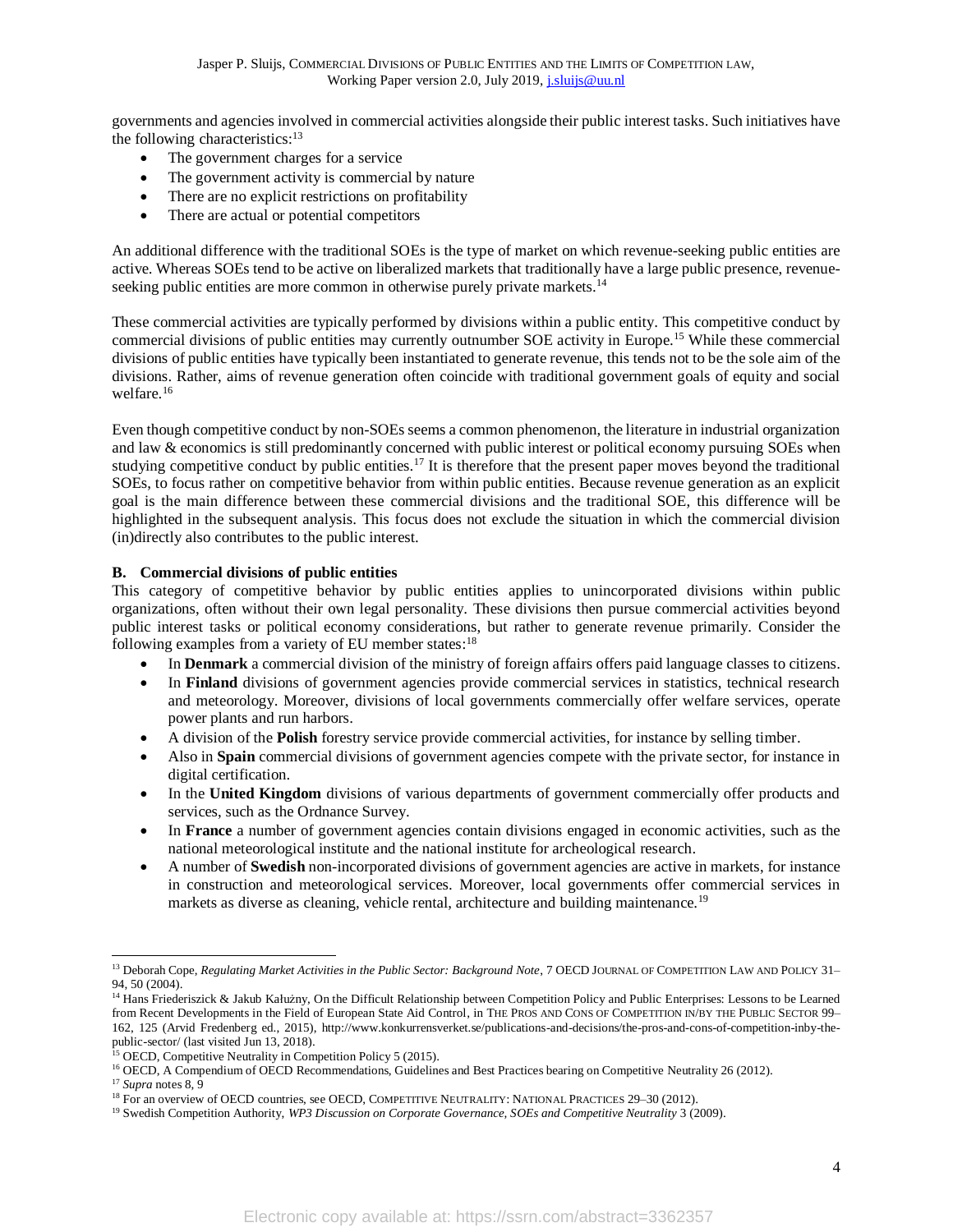Although not part of the aforementioned OECD survey, **the Netherlands** moreover offers a number of examples concerning commercial activities within government organizations. Its national statistics agency offers high-level statistical analysis of their data to clients,<sup>20</sup> thus directly competing with private economic research firms who offer similar services. The Netherlands' forestry service commercially sells timber and biomass. Furthermore, the Netherlands' National Forensic Institute has been offering a number of commercial services, such as training of physicians and DNA lab research. The Dutch Chamber of Commerce commercially offers certification services for legal entities. Finally, the Land Registry Bureau of the Netherlands commercially sells aerial pictures, topographic prints and landscape analysis services. Furthermore, in local government a wide array of commercial activities is performed, ranging from construction waste container rental, to operating landscaping services, sports facilities, swimming pools and parking garages.

The proliferation of these commercial divisions of public entities throughout the EU could in some cases be attributed to budget cuts of national governments following the financial crisis of the late 2000s and early 2010s. <sup>21</sup> Funding for many public entities was diminished as part of austerity measures, while public entities were encouraged to balance their budget by independently generating revenue. As local governments are limited and agencies generally unable to independently impose taxes, offering products and services on markets can be the most effective way to raise additional revenue for a public entity. Another possible motivation for public entities to employ commercial divisions is related to cross subsidies within governments.<sup>22</sup> Public entities could generate additional revenue streams for central governments besides tax revenues. Revenue raising by public entities to cross-subsidize the central government may lead to perverse incentives against the organizations' public interest objectives, and could become a proxy for government corruption.

The subset of commercial divisions of public entities that is the focus of the present research thus is particular in two ways. First, this kind of competitive behavior by public entities takes place outside of the realm of the traditional SOEs, by commercial divisions typically without a separate legal personality. Second, the competitive behavior of these commercial divisions mainly aims to generate revenue, and is typically not primarily driven by public interest or political economy considerations.

## <span id="page-4-0"></span>**C. Distortion of Competition**

Now that commercial divisions have been established as a distinct, prevalent, yet little studied manifestation of competitive conduct by public entities, it becomes opportune to address the possible effects on market mechanisms of these commercial divisions.

In general, commercial divisions of public entities can enjoy a number of competitive advantages over private sector rivals. Public entities generally face lower capital costs, are protected against hostile takeovers and bankruptcy, can have better access to (regulatory) information and infrastructure, can enjoy favoritism in public procurement, and could benefit from (tax funded) cross-subsidies.<sup>23</sup> At the same time, traditional competitive disadvantages associated with the inefficiency of the public sector could also apply to commercial divisions of public entities, including restrictive labor practices, bureaucracy, weak management and public service obligations.<sup>24</sup> The literature is unclear on whether, and in what way, these competitive (dis)advantages relate to each other. It its therefore possible that the balance between competitive advantages and disadvantages of commercial divisions of public entities leads to an overall more or less efficient production process compared to private competitors, who can suffer from their own potential inefficiencies in production. 25

Irrespective of their (relative) efficiency, the activity of commercial divisions on markets can have an effect on actual or latent competition on markets. First, the presence of public entities can affect *actual* competition in markets. De Fraja demonstrates that a public competitor will pursue maximization of total welfare and thus increase output of its products or services accordingly. The public competitor consequently would raise output higher than a private competitor would, leaving less residual demand for these private competitors. Confronted with this raise in output by

<sup>&</sup>lt;sup>20</sup> Clients other than other governments to inform policy or law making

<sup>21</sup> OECD, *supra* note 3 at 21.

<sup>&</sup>lt;sup>22</sup> Muiris MacCarthaigh, Managing state-owned enterprises in an age of crisis: an analysis of Irish experience, 32 POLICY STUDIES 215–230 (2011). <sup>23</sup> OECD, *supra* note 15 at 7, 25. For more background on favoritism between public entities in public procurement procedures, see WILLEM JANSSEN, EU PUBLIC PROCUREMENT LAW & SELF-ORGANISATION: A NEXUS OF TENSIONS & RECONCILIATIONS 123–136 (2018).

<sup>24</sup> OECD, *supra* note 16 at 7.

<sup>25</sup> de Fraja, *supra* note 1 at 16–17.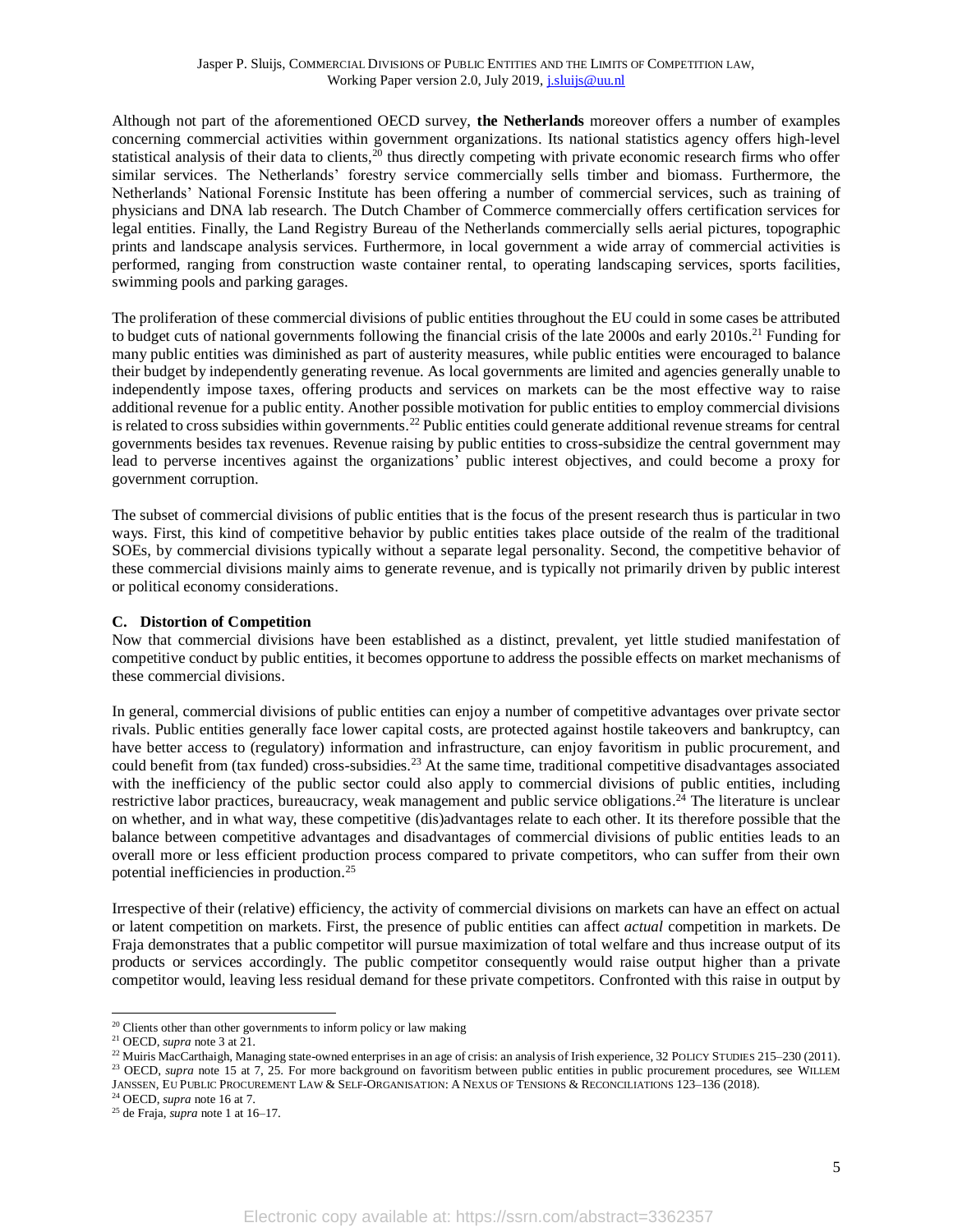the public competitor, the private competitor will consequently lower its output, and the producer surplus of the private competitor diminishes.<sup>26</sup> Ultimately, this mechanism could drive private competitors out of the mixed market altogether,<sup>27</sup> possibly by as a consequence of predation by the public firm.<sup>28</sup>

Second, competitive behavior of public entities on markets can affect *latent* competition by hampering entry. The mere presence of a public competitor on a market can amount to entry barriers for potential competitors because of the (perceived) competitive advantages public entities enjoy. <sup>29</sup> This rationale seems to be premised on a broad definition of entry barriers,<sup>30</sup> over which economists have argued a lot.<sup>31</sup> McAfee et al. have since provided a helpful distinction between an *economic* and an *antitrust* barrier to entry—the former referring to a cost incurred by entrants but not by incumbents, while the latter refers to a cost of delayed entry relative to immediate, but equally costly entry, thus reducing social welfare.<sup>32</sup> The rationale that the competitive advantages of public entities in a mixed market amount to entry barriers seems to be premised on the concept of antitrust barriers to entry. A market with public firms may still be contestable for entrants, particularly given the above-mentioned competitive disadvantages of public firms. However, the competitive advantages of public firms can delay entry and thereby negatively affect social welfare.

<span id="page-5-0"></span>The (static) welfare effects of driving out mechanism or entry barriers in these settings can be positive: because the foreclosing, entry deterring firm is public, monopoly prices will remain low. DeFraja, however, remarks that these positive welfare effects are premised on circular reasoning: because (and only if) the public firm in a mixed oligopoly pursues total welfare, will its monopolization yield positive effects on total welfare.<sup>33</sup> Indeed, much of the economic literature on mixed oligopoly is premised on the public firm's incentive to pursue total welfare.<sup>34</sup> For commercial subsidiaries of public entities, however, at the very least total welfare is no longer their *only* aim. After all, these commercial subsidiaries are at least partially driven by revenue maximization. There is some proof in the literature of how an objective function of a public firm combining profit maximization and public interest concerns leads to predation with negative effects on welfare.<sup>35</sup>

In terms of dynamic competition, both foreclosing private competitors and hampering market entry of private competitors by commercial divisions of public entities could negatively affect innovation.<sup>36</sup> Consequently, better and more efficient production of goods and services would not be brought to the market, $37$  with a negative effect on welfare in the long run.

It should be mentioned at this point that mixed markets could also yield more efficient outcomes than purely private markets, whereby the existence of public firms would have procompetitive effects. The economics literature has mentioned, for instance, that social<sup>38</sup> or total<sup>39</sup> welfare can be enhanced by the presence of a public firm on a market. Recall, however, that the models on which these papers are based tend to model the public firm as solely pursuing social welfare.<sup>40</sup>

<sup>26</sup> *Id.* at 19.

<sup>27</sup> Swedish Competition Authority, *supra* note 19 at 2.

<sup>&</sup>lt;sup>28</sup> John R. Lott, *Predation by public enterprises*, 43 JOURNAL OF PUBLIC ECONOMICS 237-251 (1990).

<sup>29</sup> Fredenberg, *supra* note 2 at 8; SWEDISH COMPETITION AUTHORITY, *supra* note 19 at 2; OECD, *supra* note 15 at 13.

<sup>&</sup>lt;sup>30</sup> This broad definition is ultimately based on the work of Joe Bain, who defined entry barriers as any factor allowing abnormal profits of an incumbent firm without attracting entry. See JOE S. BAIN, BARRIERS TO NEW COMPETITION: THEIR CHARACTER AND CONSEQUENCES IN MANUFACTURING INDUSTRIES (1956).

<sup>31</sup> See, e.g. Dennis W Carlton, Why Barriers to Entry Are Barriers to Understanding, 94 5 (2004).

<sup>&</sup>lt;sup>32</sup> R Preston Mcafee, Hugo M Mialon & Michael A Williams, *What Is a Barrier to Entry?*, 94 AEA PAPERS & PROCEEDINGS 5, 463 (2004).

<sup>33</sup> de Fraja, *supra* note 1 at 20.

<sup>34</sup> See, e.g. Cremer, Marchand, and Thisse, *supra* note 8; Kenneth Fjell & John S. Heywood, *Mixed oligopoly, subsidization and the order of firm's moves: the relevance of privatization*, 83 ECONOMICS LETTERS 411–416 (2004); Lutz and Pezzino, *supra* note 5; Nguyen, *supra* note 5; Corrado Benassi, Alessandra Chirco & Caterina Colombo, *Mixed spatial duopoly, consumers' distribution and efficiency*, 156 ECONOMICS LETTERS 74–77 (2017).

<sup>&</sup>lt;sup>35</sup> Sappington and Sidak, *supra* note 9.

<sup>36</sup> Daniel Sokol, *What Role for Government Ownership in Business and What is the Best Form of Oversight?*, *in* THE PROS AND CONS OF COMPETITION IN/BY THE PUBLIC SECTOR 44–98, 61 (Arvid Fredenberg ed., 2015), http://www.konkurrensverket.se/publications-and-decisions/thepros-and-cons-of-competition-inby-the-public-sector/.

<sup>37</sup> Office of Fair Trading, *Competition in Mixed Markets* 14 (2010).

<sup>38</sup> Nguyen, *supra* note 5; Lutz and Pezzino, *supra* note 5.

<sup>39</sup> Cremer, Marchand, and Thisse, *supra* note 8.

<sup>40</sup> *Supra* note [34](#page-5-0)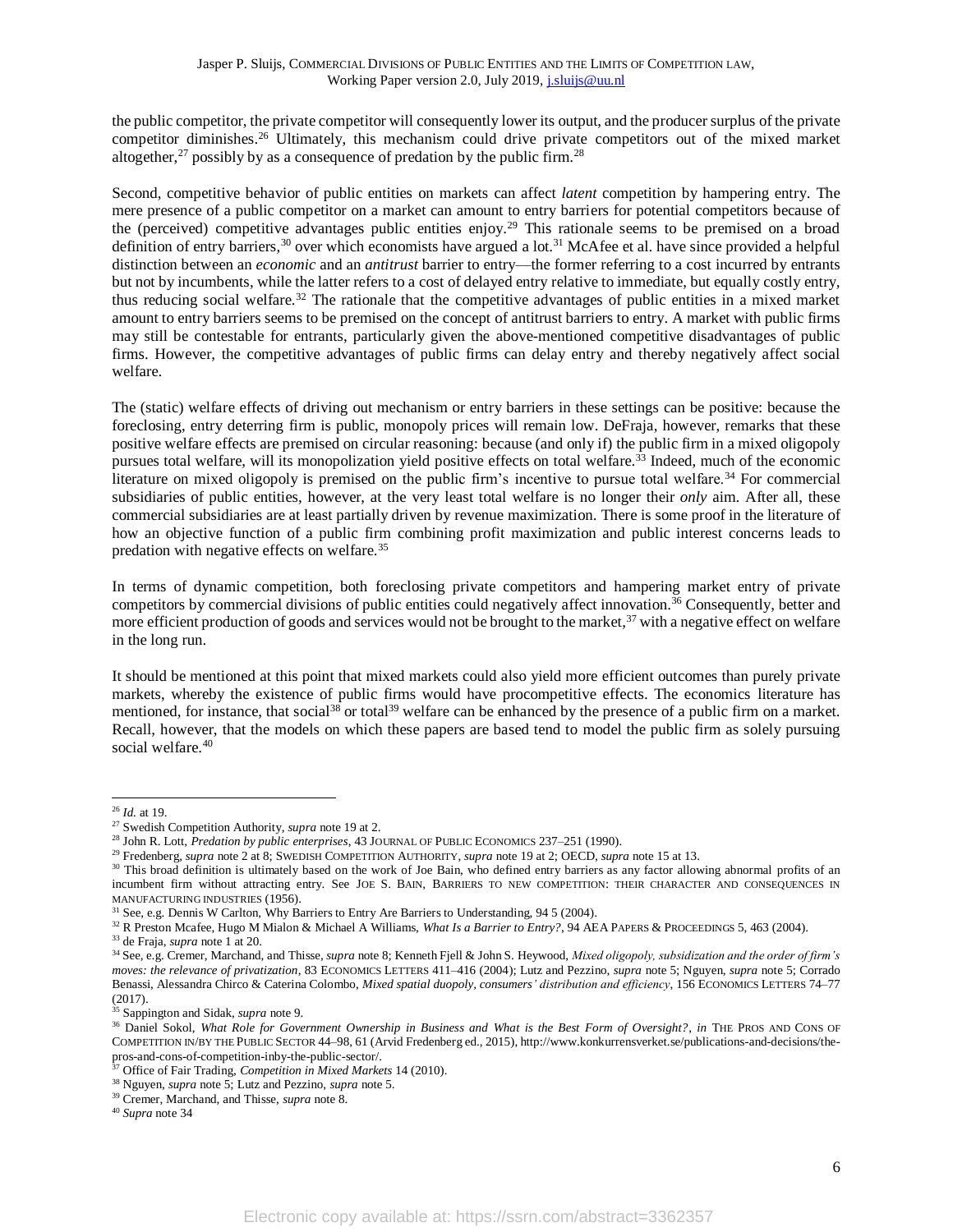Beyond effects on competitors, there are additional potential effects associated with competitive conduct by commercial divisions of public entities. The presence of public competitors in an otherwise private market could lead to an inefficient redistribution between buyers and tax payers, as the buyers of the goods and services provided by a public entity may receive a discount on its real cost, subsidized by tax revenue.<sup>41</sup> More broadly, competitive behavior of public entities potentially blurs boundaries between public and non-public interest tasks of governments. Such blurred boundaries undermine the supposed impartiality of government and ultimately the rule of law.<sup>42</sup> Raising revenue through competitive endeavors could incentivize government corruption and cronyism.

## <span id="page-6-0"></span>III. THE LIMITS OF COMPETITION LAW

As has been demonstrated above, competitive conduct by commercial divisions of public entities can raise distortions of actual or latent competition in markets. Many EU jurisdictions that recognize these actual or potential distortive effects on markets by public competitors, have instantiated corrective legal frameworks based on competition law principles.<sup>43</sup> In some countries, notably the United Kingdom, competition law in and of itself has been applied towards public entities with some regularity.<sup>44</sup> Other Member States have added on to their competition acts provisions pertaining to competitive behavior of public entities. For instance, Sweden has enacted a law stipulating that cases can be brought against a public entity offering goods or services when allegedly distorting or impeding competition by object or effect.<sup>45</sup> Similar laws have been enacted in Finland and Denmark. In the Netherlands a chapter has been added to the competition act regulating economic activity by public entities, requiring such entities to charge prices equal to marginal cost and operate under functional separation, while prohibiting favoritism or sustaining information advantages over private competitors.<sup>46</sup> This reliance in competition law or competition law principles throughout the EU warrants a substantive analysis of the application of this fields of law to commercial divisions of public entities.<sup>47</sup>

#### <span id="page-6-1"></span>**A. The application of competition law**

<span id="page-6-2"></span>It has been long established in the case law of the European courts that any "undertaking" falls under the ambit of EU competition law, irrespective of its legal personality.<sup>48</sup> The defining characteristic of an undertaking is engagement in "economic activity," which comprises the offering of goods or services on a given market.<sup>49</sup> Competition law would therefore generally apply to a public entity offering goods or services. Note that this applies even when—in case of (unincorporated) commercial divisions—the entity performing economic activity has no distinct legal personality as part of a government.<sup>50</sup>

<span id="page-6-3"></span>A string of CJEU cases has further refined the extent to which commercial activities by public entities constitute economic activity. The court advanced a factual, case-by-case approach to determine whether or not a public entity could be engaged in economic activity.<sup>51</sup> This case-by-case approach has factored in if the activity was also performed

<sup>&</sup>lt;sup>41</sup> OECD, *supra* note 15 at 4 Please note that inefficient welfare distributions can also occur in purely private markets, for instance between consumers and investors.

<sup>42</sup> *Id.* at 4.

<sup>43</sup> OECD, *supra* note 18 at 5.

<sup>44</sup> See, e.g. Bettercare Group Ltd v The Director General of Fair Trading (2001) CAT 6; London Borough of Newham v Khatun & Ors (2004) EWCA Civ 55

<sup>45</sup> SWEDISH COMPETITION AUTHORITY, Utvärdering av reglerna om konkurrensbegräsende offentlig säljverksamhet (English summary) (2016).

<sup>46</sup> See chapter 4b of the Netherlands Competition Act. For an example of practical application, see Autoriteit consument en markt, *Unfair competition between government organizations and private businesses is not allowed* (2014), https://www.acm.nl/en/publications/publication/13172/Unfair-competition-between-government-organizations-and-private-businesses-is-notallowed (last visited Jul 17, 2019).

<sup>&</sup>lt;sup>47</sup> For reasons of scope this research does not concern the broader field of competition policy, which would have included state-aid law. Research on the application of state-aid law to commercial divisions of public entities would certainly be pertinent, yet more appropriate in a separate study. For a more detailed analysis in the relation between competition law and state-aid law in the EU, see Herwig Hofmann, *Administrative Governance in State Aid Policy*, *in* EU ADMINISTRATIVE GOVERNANCE (Herwig Hofmann & Alexander Türk eds., 2006).

<sup>&</sup>lt;sup>48</sup> Höfner and Elser v. Macrotron, Case C-41/90, [1991] ECR I-1979, §21 ("in the context of competition law ... the concept of an undertaking encompasses every entity engaged in an economic activity, regardless of the legal status of the entity and the way in which it is financed"). See also Poucet & Pistre v. Assurances Générales de France, Joined cases C-159-60/91, [1993], ECR I-637 §17; Pavlov v. Stichting Pensioenfonds Medische Specialisten, joined cases C-180-84/98 [2000] ECR I6451, §74.

<sup>49</sup> Commission v. Italy, Case C-35/96 [1998] ECR I-3851, §36; FENIN v. Commission Case C-205/03 [2006], ECR I-6295, §25. Note that the European Courts have deemed the (not) for-profit status of an entity immaterial in this respect, see Fédération Française des Sociétés d'Assurance, and others v. Ministère de l'Agriculture et de la Pêche, Case C-244/94 [1995], ECR I-0401 and *Pavlov*, *supra* note [48,](#page-6-2) at §110-119

<sup>50</sup> Commission Decision 90/456/EEC (*Spanish International Express Courier Services*), 1990 O.J. L. 233/19, Compass-Datenbank GmbH v Austria, Case C-138/11 [2012] ECLI:EU:C:2012:449, §35

<sup>51</sup> Erik Kloosterhuis, *Defining non-economic activities in competition law*, 13 EUROPEAN COMPETITION JOURNAL 117–149, 123 (2017).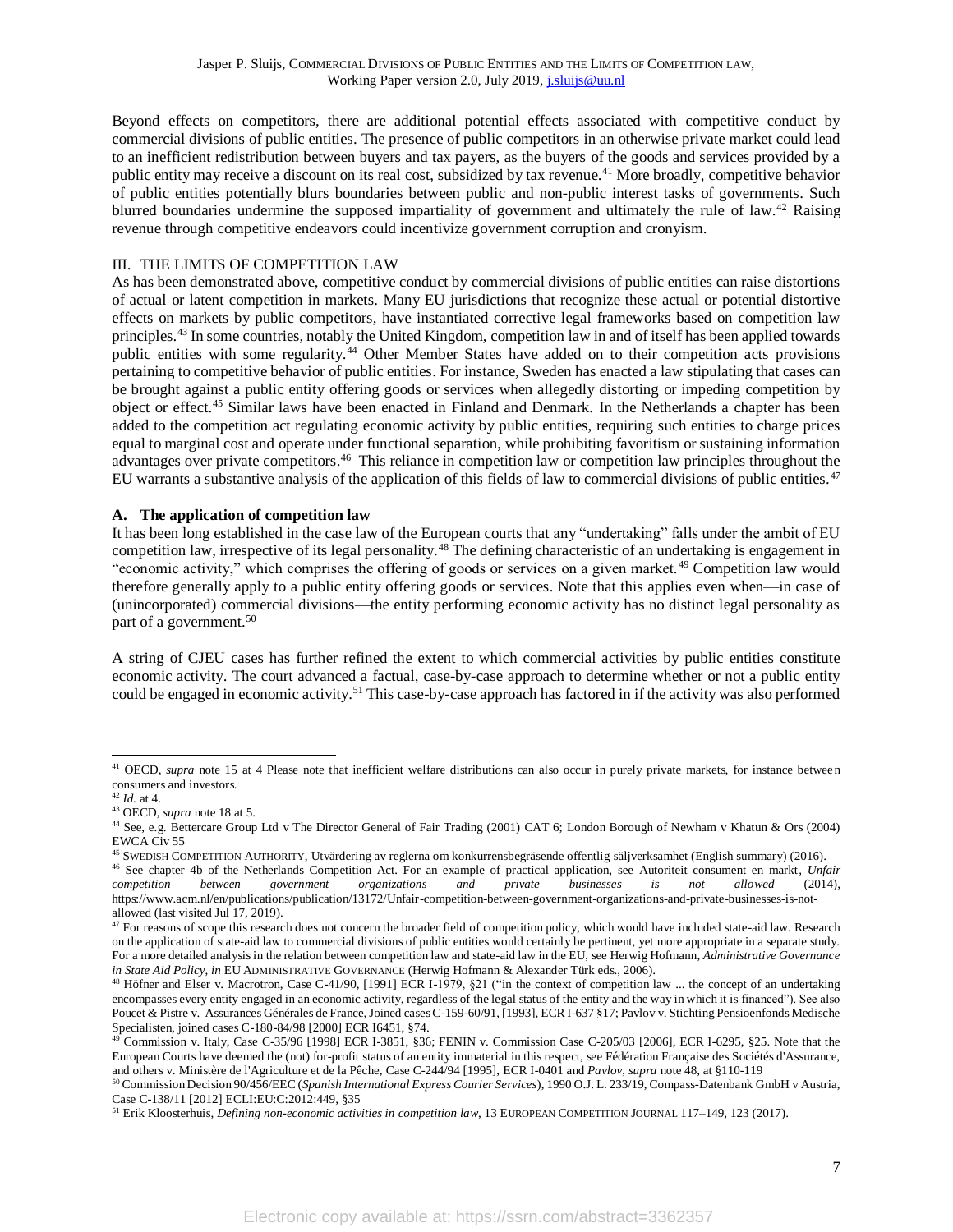<span id="page-7-1"></span><span id="page-7-0"></span>by private firms competing with each other,<sup>52</sup> if the activity is provided for renumeration,<sup>53</sup> and whether the public entity bears financial risk in its endeavor.<sup>54</sup>

<span id="page-7-3"></span><span id="page-7-2"></span>For the purposes of this research, when determining if a commercial division of a public entity performs economic activity, it is crucial whether or not the entity offers goods and services as a part of exercising its public powers. To determine this, the courts can consider the aim of activities, their nature and the rules to which they are subject.<sup>55</sup> Whether or not the activity by the public entity is provided for remuneration has not been deemed decisive by the ECJ.<sup>56</sup> Rather, offering goods and services by a public entity constitutes economic activity when it can be separated from the exercise of public powers.<sup>57</sup> What actually constitutes a separate activity from the exercise of public power has not been defined clearly by the ECJ, yet it appears the Court looks for a "close link" between the contested activity and the public power entrusted to an entity.<sup>58</sup> An activity need not be indispensable or essential to the public power of the entity in question—also optional or non-mandatory activities by public entities may be considered inseparable from the exercise of an organizations' public power.<sup>59</sup>

Therefore, competition law would apply to commercial divisions of public entities inasmuch as the commercial activities of these divisions can be separated from the exercise of public power according to the ECJ standard. Concerning many of the examples mentioned in section [II-](#page-1-1)[B](#page-3-0) above, this would be a matter for debate. A case could be made both ways whether or not, for instance, commercial logging can be separated from the public power of a national forestry service. Similarly, it would have to be determined to what extent a national statistics agency's statutory task of *producing* statistics can be considered separate from the *analysis* or *interpretation* of statistics by the agency for commercial purposes.

Of additional relevance to the application of the concept of "undertaking" is art. 106(2) TFEU. This article states that undertakings performing Services of General Economic Interest (SGEI) or being revenue-producing (State) monopolies are only subject to the rules of the EU treaties, particularly competition law provisions, insofar as "the application of such rules does not obstruct the performance, in law or in fact, of the particular tasks assigned to them." The concept of SGEI is complex and has been established through a myriad of CJEU cases<sup>60</sup> and Commission communications.<sup>61</sup> In short, SGEI provide in the public interest what the market will not (sufficiently) provide—strict competition law enforcement would indeed be ill-suited under such circumstances. Another array of cases has been developed on what exactly constitutes an obstruction of the SGEI's assigned tasks by competition law provisions.<sup>62</sup>

<span id="page-7-4"></span>It should be noted at this point that the concepts of SGEI and revenue-producing monopoly may very well apply to the traditional SOEs competing on (often liberalized) markets, for instance in utilities, transportation or (social) housing. The commercial divisions of public entities that the present research focuses on, however, are different from SOEs and will likely not be considered an SGEI or revenue-producing State monopoly. This is because the commercial divisions typically are not entrusted with a public interest task in absence of private alternatives in a market, but rather pursue revenue generation irrespective of private alternatives. As explained in above,<sup>63</sup> commercial divisions of public entities tend to be active on otherwise private markets, rather than the liberalized markets with a traditional large presence of public firms. The examples of commercial divisions mentioned above in section [II-](#page-1-1)[B](#page-3-0) typically concern

<sup>52</sup> Firma Ambulanz Glöckner v Landkreis Südwestpfalz. case C-475/99 [2001] ECLI:EU:C:2001:577, §20; Ministero dello Sviluppo Economico v. Organismo di Attestazione SpA, Case C-327/ 12 [2013] ECLI:EU:C:2013:827, §35

<sup>53</sup> See, e.g. Commission v. Italy, Case C-35/96 [1998] ECLI:EU:C:1998:303, §37; Wouters et al. v. Nederlandse Orde van Advocaten [2002] EU:C:2002:98, §48; OTOC v. Autoridade da Concorrencia, Case C-1/12 [2013] ECLI:EU:C:2013:127, §37

<sup>54</sup> *Commission v. Italy*, *supra* note [53,](#page-7-0) at §37; *Ministero dello Sviluppo economic*, *supra* not[e 52,](#page-7-1) at §17; *Poucet & Pistre*, *supra* note [48,](#page-6-2) at §12 <sup>55</sup> SAT Fluggesellschaft v. Eurocontrol, Case C-364/92 [1994] ECR I-00043, §19-30

<sup>56</sup> See *SAT Fluggesellschaft*, *id*., at §28-30 and Diego Cali , Case C-343/95 [1997] ECR I-1547, §22-25

<sup>57</sup> See SELEX v. Commission, Case C-113/07 P, ECR I-02207, §72-77 *Compass-Datenbank*, *supra* note [50,](#page-6-3) §38

<sup>58</sup> *SELEX*, *id.,* at §76

<sup>59</sup> *Id.,* at §79

<sup>60</sup> For an expansive summary of the relevant case law, see ALISON JONES & BRENDA SUFRIN, EU COMPETITION LAW: TEXT, CASES, AND MATERIALS 629 (6 edition ed. 2016).

<sup>&</sup>lt;sup>61</sup> The latest one being: Communication from the Commission to Parliament, Council, etc.: a Quality Framework for Services of General Interest in Europe, COM(2011) 900 final, at 3 ("SGEI are economic activities which deliver outcomes in the overall public good that would not be supplied (or would be supplied under different conditions in terms of quality, safety, affordability, equal treatment or universal access) by the market without public intervention.")

 $62$  See JONES AND SUFRIN, *supra* note 62 at 633–642 for an overview of the development in ECJ cases.

<sup>63</sup> See *supra* sectio[n II](#page-1-1)[-A](#page-1-2)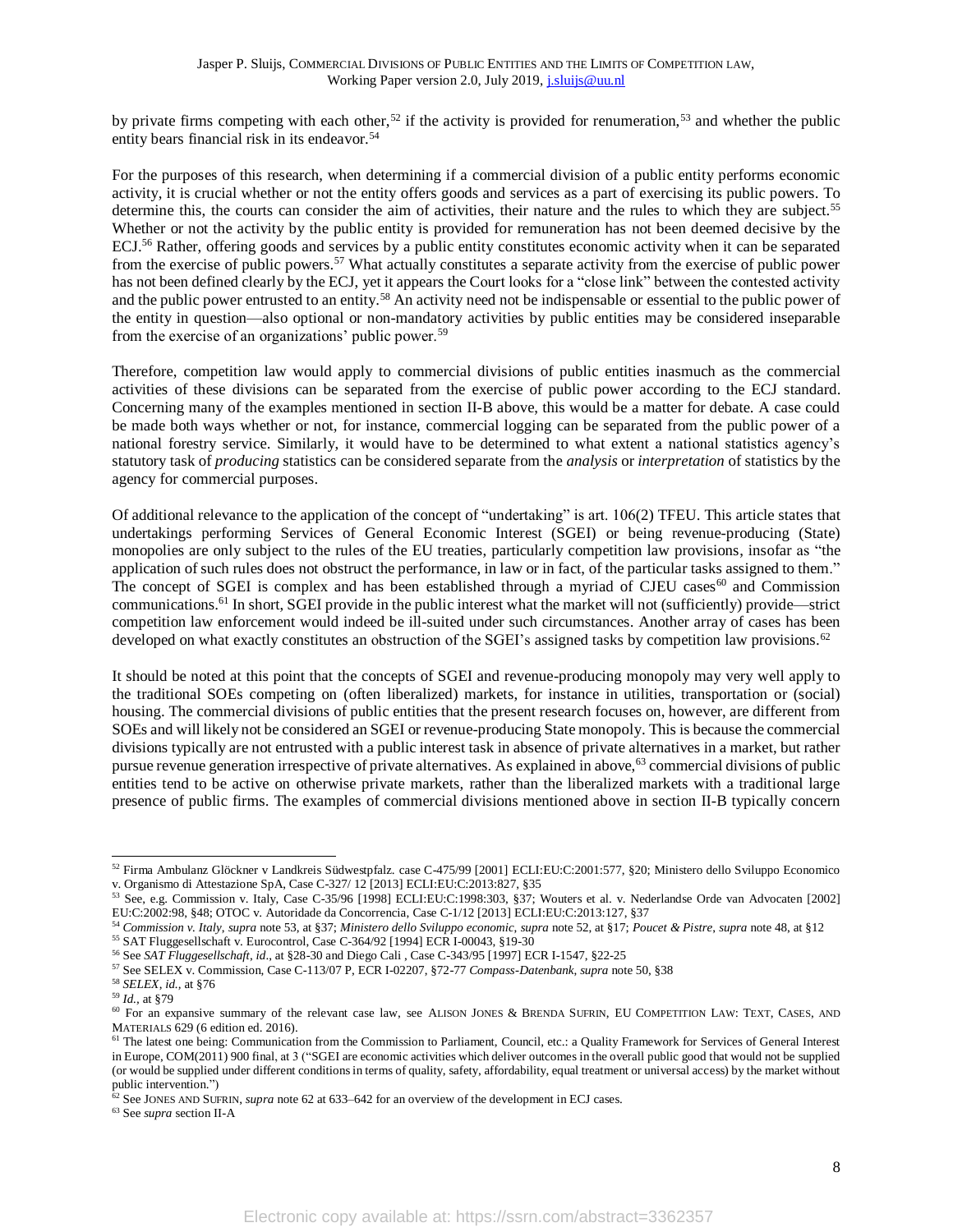non-essential activities, ancillary to or resulting from public interest tasks. SGEIs, conversely, follow from situations in which "certain obligations are imposed on [an undertaking] by the State in the general economic interest."<sup>64</sup>

So far this paper has established that a number of EU jurisdictions approach competitive conduct of public entities by means of competition law—including competitive conduct by commercial divisions of public entities. Furthermore, it has been outlined that commercial divisions of public entities would not automatically fall under the ambit of EU competition law. Even though the concepts of "undertaking" and "economic activity" have generally been defined broadly by the Courts, the economic activity of a public entity has to be separate from its exercise of public power to be considered subject to competition law. Whether or not this separation can be established would have to be determined on a case-by-case basis.

Given this case-by-case basis, it can be assumed that some activities of commercial divisions of public entities would fall under the ambit of competition law, whereas others would not. Concerning the activities that would be considered separate from the exercise of public power, the next step, then, would be to analyze *how* competition law would apply to these commercial divisions of public entities.

#### <span id="page-8-0"></span>**B. Substantive analysis**

This paragraph covers the application of substantive EU competition law when applied to commercial divisions of public entities.

#### <span id="page-8-1"></span>*1. Collusion (101 TFEU)*

It would be possible for a commercial division to form a cartel with direct competitors. Examples in and outside of the EU have long been reported in which public entities participated in private or export cartels, sometimes even as ring leaders.<sup>65</sup> Fox & Healey mention enforcement against SOEs for initiating cartels in milk production and postage in Spain. <sup>66</sup> Cartel cases have been (unsuccessfully) brought against the public Canadian Crown corporations since the 1980s.<sup>67</sup> Moreover, the presence of a public sector competitor might incentivize the private actors on a given market to collude. 68

It thus seems that in the circumstances that competition law applies to a commercial division of a public entity, art. 101 TFEU could be invoked when this commercial division allegedly participated in collusive agreements. In this case the Commission, a national competition authority or a private claimant could argue that such an agreement would fall under the scope of art. 101(1) TFEU, which prohibits agreements or concerted practices that may affect trade between member states by undertakings with the object or effect of preventing, restricting or distorting competition on the internal market. Subsequently, it would have to be determined if the cumulative conditions of art. 101(3) TFEU would constitute an exception to the prohibition of art. 101(1).

It should be noted at this point, however, that the participation in a cartel by a commercial division of a public entity does not relate to the distortion of competition that was outlined in section [II-](#page-1-1)[C](#page-4-0) above. The negative effects on static or dynamic competition caused by foreclosure or entry deterrence mentioned here concern unilateral conduct by the commercial division, and collusion as a concept relies on multilateral conduct by a number of firms.<sup>69</sup>

Therefore, while the application of art. 101 TFEU to commercial divisions of public entities is possible substantively, this research will further investigate the relation between the observed potentially anticompetitive effects of commercial divisions of public entities and competition law provisions focused on unilateral conduct.

#### <span id="page-8-2"></span>*2. Abuse of Dominance (102 TFEU)*

<sup>64</sup> Chemische Afvalstoffen Dusseldorp BV and Others v Minister van Volkshuisvesting, Ruimtelijke Ordening en Milieubeheer, Case C-203/96 [1998] ECLI:EU:C:1998:316, Jacobs AG, §103

<sup>65</sup> Raymond Vernon, *Uncertainty in the Resource Industries: The Special Role of State-owned Enterprises*, *in* RISK AND THE POLITICAL ECONOMY OF RESOURCE DEVELOPMENT 207–223 (David W. Pearce, Horst Siebert, & Ingo Walter eds., 1984).

<sup>66</sup> Fox and Healey, *supra* note 11 at 779.

<sup>67</sup> See, e.g. R. v. Eldorado Nuclear Ltd., 1 [1983] 2 S.C.R. 551; R. v. Uranium Canada Ltd.,[1983] 2 S.C.R. 55; Industrial Milk Producers Assn. v. British Columbia Milk Board, 5 [1989] 1 FC 463; Hughes v. Liquor Control Board of Ontario, [2018] ONSC 1723 (CanLII)

<sup>68</sup> Giovanni de Fraja & Flavio Delbono, *Game Theoretic Models of Mixed Oligopoly*, 4 JOURNAL OF ECONOMIC SURVEYS 1–17 (1990); Stefano Colombo, *Mixed oligopolies and collusion*, 118 JOURNAL OF ECONOMICS 167–184 (2016).

<sup>69</sup> Hans Friederiszick & Frank Maier-Rigaud, *The Role of Economics in Cartel Detection in Europe*, *in* THE MORE ECONOMIC APPROACH TO EUROPEAN COMPETITION LAW 179–196, 180 (Dieter Schmidtchen, Max Albert, & Stefan Voigt eds., 2007).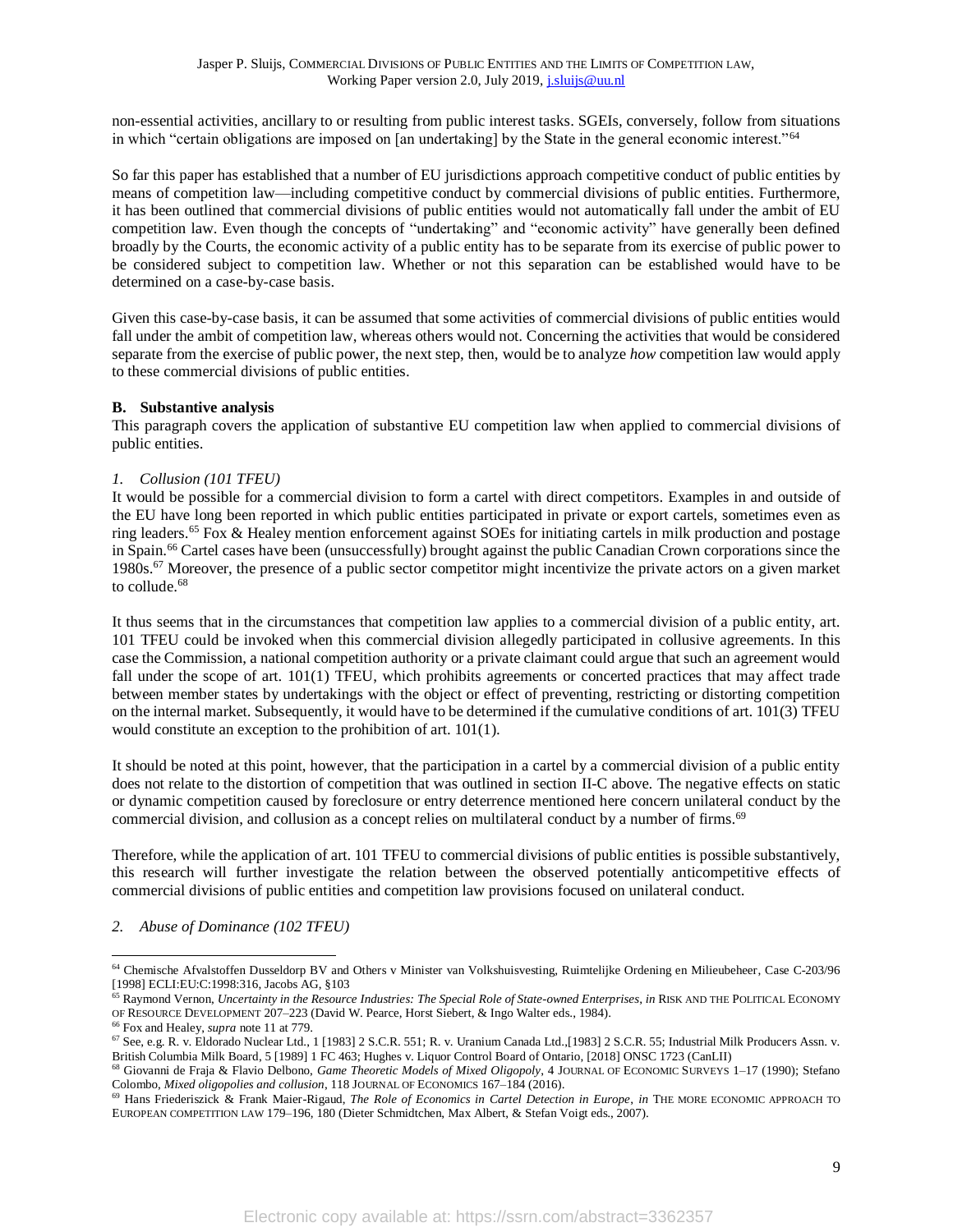<span id="page-9-2"></span>There is a strong body of EU case law on abuse of dominance of (former) SOEs, particularly in network industries.<sup>70</sup> A variety of hypothetical examples can be construed in which a commercial division, deliberately or effectively, abuses a dominant position. For instance, when the subsidiary lowers prices to enhance social welfare or because of sheer limitless cross-subsidies, this could amount to predatory pricing for its competitors. Some anecdotal evidence of such practices has been documented.<sup>71</sup>

Alternatively, when a commercial division competes with private firms downstream, an essential facility upstream supplied by the 'parent' public entity could be leveraged for discriminatory purposes, refusal to supply or a margin squeeze.<sup>72</sup> This could happen when, for instance, a statistics bureau would selectively grant access to unedited statistical data to data analytics firms, and at the same time operate a commercial division that would offer data analysis services in direct competition with those firms.

<span id="page-9-0"></span>However, for the abuse of dominance of commercial divisions of public entities to be established, actual market dominance would have to be demonstrated first. Dominance is generally defined as the ability for a firm to behave independently of competitors, customers or consumers, thereby preventing effective competition.<sup>73</sup> Effectively, this amounts to independently raising prices, lowering output or negatively influencing innovation or quality.<sup>74</sup> Dominance is established on a case-by-case basis, and involves a two-pronged test in which, first, the relevant (product and geographic) market is defined.<sup>75</sup> Second, the degree of market power is established based on market shares,<sup>76</sup> entry barriers<sup>77</sup> and countervailing buying power.<sup>78</sup>

<span id="page-9-1"></span>Given the considerable variety of commercial divisions of public entities, and the various markets on which they are active, no overall conclusions can be drawn on their degree of market dominance. Dependent on the particular market definition, it would however be possible for some of these commercial divisions to hold a market share of 40% or more, which is the Commission's lower limit for market power.<sup>79</sup> Moreover, as has already been established above, various competitive advantages that public entities enjoy could amount to entry barriers for the private competitors of the commercial divisions.

At the same time, anecdotal evidence suggests that market definition might be steep hurdle to take for public competitors in abuse of dominance cases. The Swedish competition authority mentions that Swedish courts have been reluctant to accept market definitions and accompanying market shares of public competitors in proceedings, and that several cases consequently have not proceeded to the assessment of competitive restrictions.<sup>80</sup>

Moreover, it is not altogether clear to what extent abuse of dominance by a commercial division of a public entity would have the same negative effects on consumer welfare as when perpetrated by a private firm. The Commission's 2009 guidance paper has elaborated on the term "anticompetitive foreclosure" to explain the relation between abuse of dominance and consumer welfare. The abusive conduct should negatively affect consumers "whether in the form of higher price levels than would have otherwise prevailed or in some other form such as limiting quality or reducing consumer choice."<sup>81</sup>

<sup>70</sup> See France Télécom v. Commission, Case C-202/07 [2009] ECR I-2369 and Post Danmark v. Konkurrencerådt, Case C-209/10 [2012] EU:C:2012:172 (pretatory pricing); Deutsche Telekom v. Commission, Case C-280/08 [2010], ECR I-955 and Konkurrentsverket v. Teliasonera, Case C-52/09 [2011], ECR I-527 (margin squeeze).

 $71$  Cope mentions an example from Australia, in which the national meteorological institute lowered its prices for newspapers to zero upon entry of a new firm providing enhanced graphical material for the daily weather pages. See Cope, *supra* note 13 at 40.

<sup>&</sup>lt;sup>72</sup> Even though it is unlikely for a commercial division downstream to concoct a margin squeeze together with its upstream (public) supplier, the cost advantages that the commercial division enjoys over competitors could amount to what in practice would be a margin squeeze.

<sup>&</sup>lt;sup>73</sup> See United Brands v Commission, Case 27/76 [1978] ECR 207, at §65; Hoffmann-La Roche & Co. v Commission, Case 85/76 [1979] ECR 461, at §38. See generally Commission Communication, Guidance on the Commission's enforcement priorities in applying Article 82 of the EC Treaty to abusive exclusionary conduct by dominant undertakings, 2009 OJ C. 45/7, at §10

<sup>74</sup> See Commission Communication, *id.,* at §11

<sup>75</sup> See United Brands v. Commission, Case 27/76 [1978] ECR 207, at §19-35; Michelin v. Commission, Case 322/81 [1983] ECR 3461, at §23-28, 37-45; Hilti v. Commission, Case T-30/89 [1991] ECR II-439, at §66-68; British Airways v. Commission, Case T-219/99 [2003] ECRII-5917, at § 110-116

<sup>76</sup> *Hoffmann-La Roche*, *supra* note [73,](#page-9-0) at §39-41; *British Airways*, *id*, at §212-225

<sup>77</sup> *United Brands*, *supra* note [75,](#page-9-1) at §121-129, *Michelin*, *supra* note [75,](#page-9-1) at §53-61

<sup>78</sup> Commission Decision COMP/E-1/38.113 (*Prokent/Tomra*) 2006, OJ C. 219/11, at §89

<sup>79</sup> Commission Communication, *supra* note [73,](#page-9-0) at §14

<sup>80</sup> See Swedish Competition Authority, *supra* note 47 at 10.

<sup>&</sup>lt;sup>81</sup> Commission Communication *supra* note [73,](#page-9-0) at §19. Please note that the conception of "consumer" in consumer welfare is, at best, ambiguous. See Pinar Akman, "Consumer" versus "Customer": The Devil in the Detail, 37 JOURNAL OF LAW AND SOCIETY 315-344 (2010).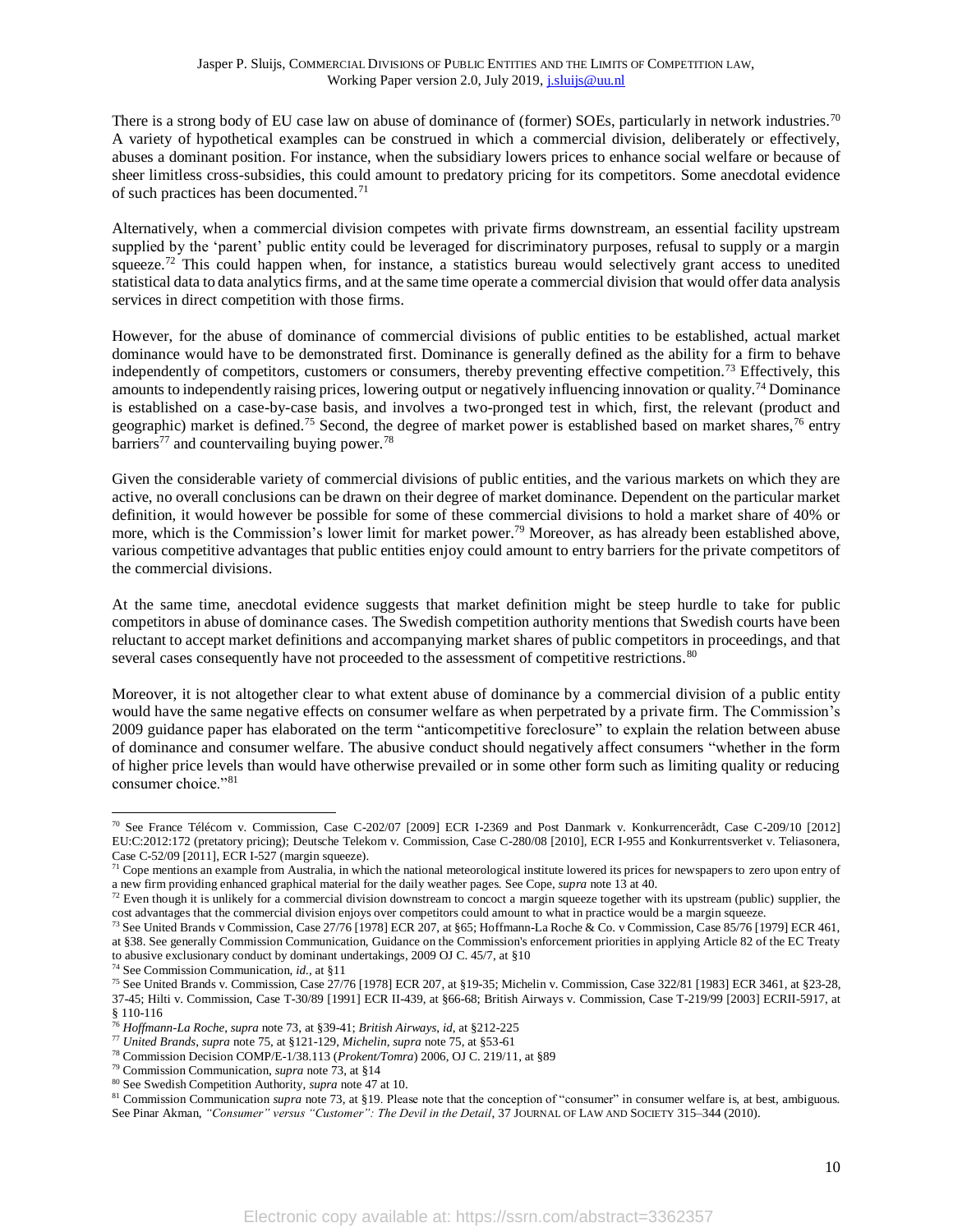As has been pointed out above in section [II-](#page-1-1)[A,](#page-1-2) even when public entities are active on markets with the express aim of generating revenue, traditional social welfare objectives of the public sector may still influence their behavior on markets.<sup>82</sup> Therefore, when commercial divisions of public entities also pursue social welfare when offering their goods or services, it would be highly unlikely for prices to be raised by a dominant firm after having forced (private) competitors out of the market by sub-competitive pricing. After all, the commercial division will keep prices low for consumers to maximize social welfare, also after foreclosure. When a commercial division offers goods or services with the aim of raising revenue for itself or the central government, it would become more likely to raise prices post foreclosure. If this latter scenario were to occur, the as-efficient-competitor test outlined by the Commission<sup>83</sup> would likely be met. Given the general inefficiency of the public sector as compared to the private sector (see section [II](#page-1-1)[-B\)](#page-3-0), it would be probable that in these circumstances competition is hampered with (private) firms considered as efficient as the dominant commercial division. 84

In any event, it has been pointed out in the literature that a focus on short-term (static) pricing effects has been a decisive factor in enforcement of abuse of dominance cases. However, the more long-term aspects of quality and consumer choice need to be factored in as well.<sup>85</sup> Even if a commercial division were to keep prices low after (effectively) forcing private competitors out of the market, consumer welfare could still be affected negatively. In absence of competitive pressure post foreclosure product innovation could be hampered, and consumers would generally have fewer products or services to choose from.

Based on the above, it would be possible in principle to establish market dominance of a commercial division of a public entity, and to determine abuse of such a dominant position. Because of both the various case-specific factors in the abuse of dominance case law, and the variety in which commercial divisions can operate, little can be said at this point about the possible outcome of such cases before the European Commission and courts, or national competition authorities and national courts. Anecdotal evidence from Sweden suggests that market definition might be problematic in such proceedings. Moreover, commercial divisions that operate to enhance social welfare are less likely to abuse a dominant position than commercial divisions aiming to generate revenue per-se.

# <span id="page-10-0"></span>**C. Procedural and institutional analysis**

The European Commission tends to focus on the large abuse of dominance cases with an appreciable effect on the Internal Market at large.<sup>86</sup> Consequently, it would be unlikely for the Commission to bring proceedings against commercial divisions of public entities, who would typically impact markets on a national level. National competition authorities, however, would be more inclined to bring proceedings. For instance, in France the Competition Authority has established a somewhat of a track record on competitive conduct by public entities.<sup>87</sup>

Were a competition authority to bring proceedings, commitment decisions or fines could be issued to commercial divisions found to be abusing a dominant position in a market. This decision could then be appealed before the National and eventually European courts. There would, however, be procedural aspects complicating this process.

<span id="page-10-1"></span>*1. Institutional constraints*

<sup>82</sup> OECD, *supra* note 16 at 26.

<sup>83</sup> Commission Communication, *supra* note [73,](#page-9-0) at §23

<sup>84</sup> With its landmark ruling in the *Intel* case, and by reversing a GC ruling, the CJEU has affirmed the standard of *Post Danmark 1* (*supra* not[e 70\)](#page-9-2) claiming that "it must be borne in mind that it is in no way the purpose of Article 102 TFEU to prevent an undertaking from acquiring, on its own merits, the dominant position on a market. Nor does that provision seek to ensure that competitors less efficient than the undertaking with the dominant position should remain on the market." See Intel v. Commission, Case C-413/14 P [2017] ECLI:EU:C:2017:632, §133. For an overview of possible ramifications of this case on the goals and scope of art. 102 TFEU, see NICOLAS PETIT, *The Judgment of the EU Court of Justice in Intel and the Rule of Reason in Abuse of Dominance Cases* 13–15 (2017), https://papers.ssrn.com/abstract=3086402 (last visited Dec 17, 2018). <sup>85</sup> Svend Albæk, *Consumer Welfare in EU Competition Policy*, *in* AIMS AND VALUES IN COMPETITION LAW 67–88, 83 (Caroline Heide-Jørgensen

et al. eds., 2013); Jan Sviták & Jarig van Sinderen, *Economic Impact of Competition Policy: A Look Beyond Consumer Surplus*, 166 DE ECONOMIST 23–40 (2018).

<sup>86</sup> JONES AND SUFRIN, *supra* note 62 at 268.

<sup>&</sup>lt;sup>87</sup> See, for instance, Décision du 23 janvier 2012 relative à des pratiques mises en œuvre dans le secteur de la fourniture d'informations météorologiques aux professionnels, 12-D-04 [2012], English press release availabl météorologiques aux professionnels, 12-D-04 [2012], English press release available at: [http://www.autoritedelaconcurrence.fr/user/standard.php?id\\_rub=418&id\\_article=1765;](http://www.autoritedelaconcurrence.fr/user/standard.php?id_rub=418&id_article=1765) Décision du 1<sup>er</sup> juin 2017 relative à des pratiques mises en oeuvre par l'Institut national de recherches archéologiques préventives dans le secteur de l'archéologie préventive, 17-D-09 [2017], English press release available at:<http://www.autoritedelaconcurrence.fr/user/avisdec.php?lang=fr&numero=17-D-09>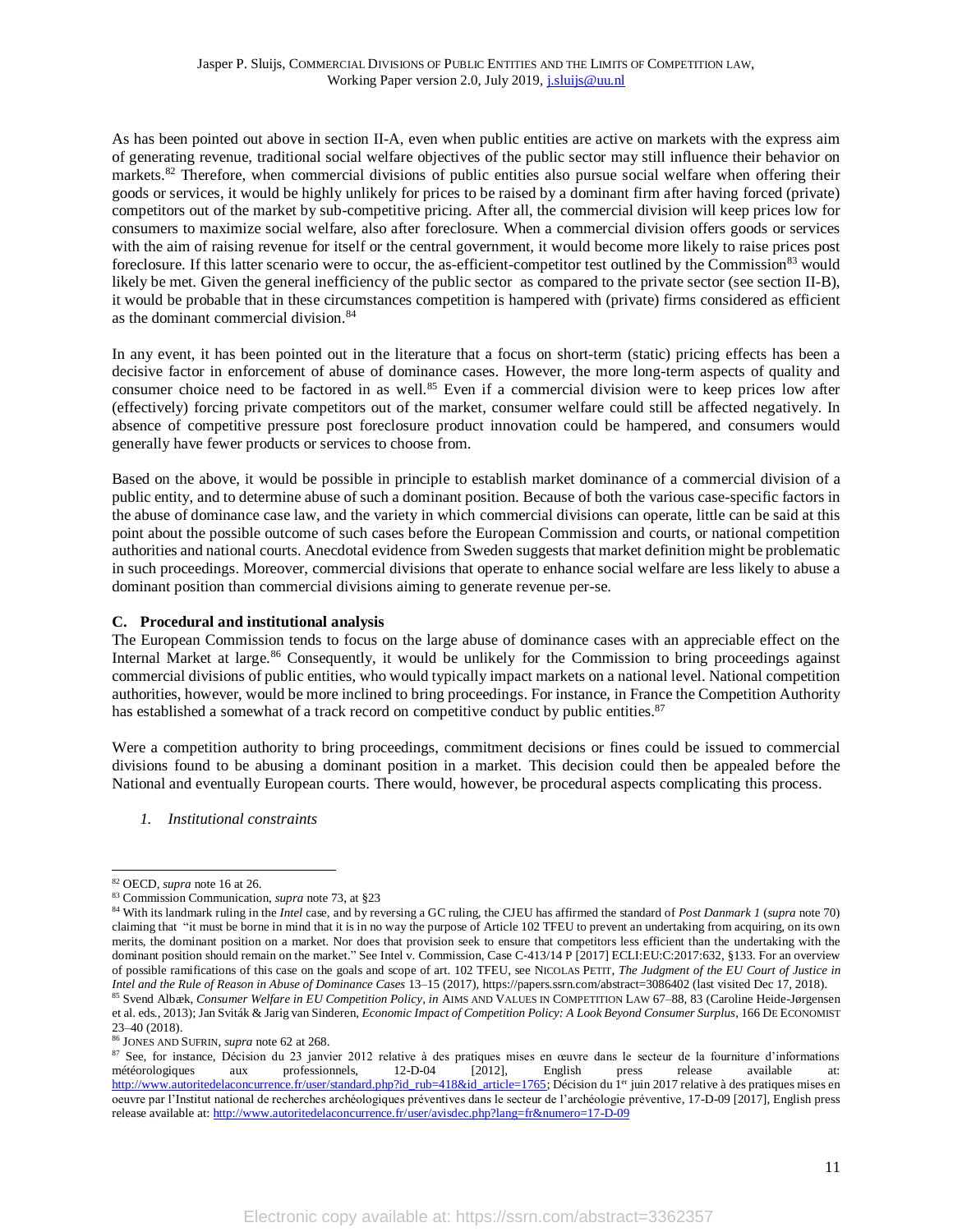As the legality principle requires government activity to be prescribed by law, it is likely for commercial divisions of public entities to perform their commercial activities on the basis of a statutory or administrative provision. <sup>88</sup> For instance, the Netherlands Chamber of Commerce, a government agency, performs a number of commercial activities premised on a statutory provision allowing it to initiate non-essential services alongside its statutory tasks.<sup>89</sup> Moreover, legislative provisions may be in effect that regulate the behavior of commercial divisions of public entities, for instance related to pricing. Some Member States have sectoral provisions to this end,<sup>90</sup> while others, such as the Netherlands, require this on a blanket ex-ante basis.<sup>91</sup> Such legal bases for commercial activities, however, could lead to a conflict between regulation and competition law that competition authorities have a hard time to resolve.

Consider the example of a commercial division of a public entity that is required by law to sell its products or services at least at marginal cost. As the state of perfect (Bertrand) competition in which price is equal to marginal cost is quite rare in real markets,<sup>92</sup> pricing at marginal costs by the commercial division could drive private competitors out of the market. A competition authority could open proceedings, establish predatory pricing, and issue commitment decisions or fines in such a case.<sup>93</sup> The institutional problem here is that the competition authority will only be able to address individual anticompetitive conduct and not the overarching law allowing this conduct.

Regulation that enables anticompetitive behavior generally typically cannot be voided by a competition authority, leading to inefficient ex post enforcement on a case-by-case basis.<sup>94</sup> Granted, regulation that enables anticompetitive conduct in some Member States, such as Italy, Spain and Sweden could be challenged by a competition authority before court,<sup>95</sup> which would allow the legislation in question to ultimately be voided by a constitutional court. Proceedings leading to voidance of laws before constitutional courts—generally courts of last resort—tend to take several years. In the meantime, private competitors may already have been driven out of the market entirely.

Alternatively, it should be noted, the European Commission or private litigants could challenge legislation allowing for anticompetitive conduct by commercial divisions of public entities by relying on art. 106(1) in conjunction with 102 TFEU. Art. 106(1) applies to (public) undertakings or undertakings that are granted exclusive rights, concerning which Member States may not enact legislation contrary to the TFEU, particularly the competition policy of art. 101- 109 TFEU.<sup>96</sup> When a commercial division of a public entity would qualify as a (public) undertaking,  $97$  the substantive application of 106(1) would be relevant when "a measure imputable to a Member State gives rise to a risk of an abuse of a dominant position. <sup>98</sup> In such cases, private or commission enforcement could indeed provide an alternative route towards voidance of legal provisions that allow anticompetitive conduct by commercial divisions of public entities.

# <span id="page-11-0"></span>*2. Behavioral constraints*

Besides the institutional constraints, competition authorities can also be faced with behavioral constraints during proceedings involving public entities. There may be various implicit or explicit factors that prevent a competition authority from acting neutrally *vis-a-vis* alleged violations of competition law by public entities.

A competition authority may prioritize private offenders over public offenders and could be more restrained in its treatment of alleged public offenders. There could be political or managerial pressure to treat alleged public offenders more leniently. Alternatively, a competition authority could be subject to internalized self-restraint out of a moral

<sup>88</sup> OECD, Inventory of Competitive Neutrality Distortions and Measures 12–13 (2015).

<sup>89</sup> See art. 30-31 Wet Kamer van Koophandel ("Chamber of Commerce Act"), BWBR0034331

<sup>90</sup> OECD, *Summary of the discussion*, 7 OECD JOURNAL OF COMPETITION LAW AND POLICY 286–304, 293 (2004).

<sup>91</sup> See art. 25 Mededingingswet ("Competition Act"), BWBR0008691

<sup>92</sup> In microeconomics, this situation is referred to as the 'Bertrand Paradox,' see, e.g. Martin Dufwenberg & Uri Gneezy, *Price competition and market concentration: an experimental study*, 18 INTERNATIONAL JOURNAL OF INDUSTRIAL ORGANIZATION 7–22 (2000); Klaus Abbink & Jordi Brandts, *Price Competition Under Cost Uncertainty: A Laboratory Analysis*, 43 ECONOMIC INQUIRY 636–648 (2005); Lisa V. Bruttel, *Group dynamics in experimental studies—The Bertrand Paradox revisited*, 69 JOURNAL OF ECONOMIC BEHAVIOR & ORGANIZATION 51–63 (2009).  $\frac{93}{93}$  $\frac{93}{93}$  $\frac{93}{93}$  More on this at sectio[n III-](#page-6-0)[C-](#page-10-0)3 (the regulated conduct defense)

<sup>94</sup> OECD, *supra* note 18 at 5.

<sup>95</sup> OECD, *supra* note 15 at 15–16; SWEDISH COMPETITION AUTHORITY, *supra* note 47.

<sup>96</sup> See, e.g. Régie des télégraphes et des téléphones v. GB-Inno-BM, Case 18/88 [1991], ECR 5941; *Höfner, supra note [48](#page-6-2)*; Elliniki Radiophonia Tiléorassi et al. v. Dimotiki Etairia Pliroforissis ERT, Case C-260/89 [1991] ECR I-5941; Merci convenzionali porto di Genova SpA v. Siderurgica Gabrielli SpA , Case C-179/90 [1991] ECR 5889

<sup>97</sup> See *supra* sectio[n III-](#page-6-0)[A](#page-6-1)

<sup>98</sup> Commission v. DEI, Case C‑553/12 P [2014] EU:C:2014:2083, §42. For background, see Damian Chalmers, Gareth Davies & Giorgio Monti, *State Regulation and EU Competition Law*, *in* EUROPEAN UNION LAW: CASES AND MATERIALS (2012); Kelyn Bacon, *State Regulation of the Market and EC Competition Rules*, 18 EUROPEAN COMPETITION LAW REVIEW 283–291 (1997).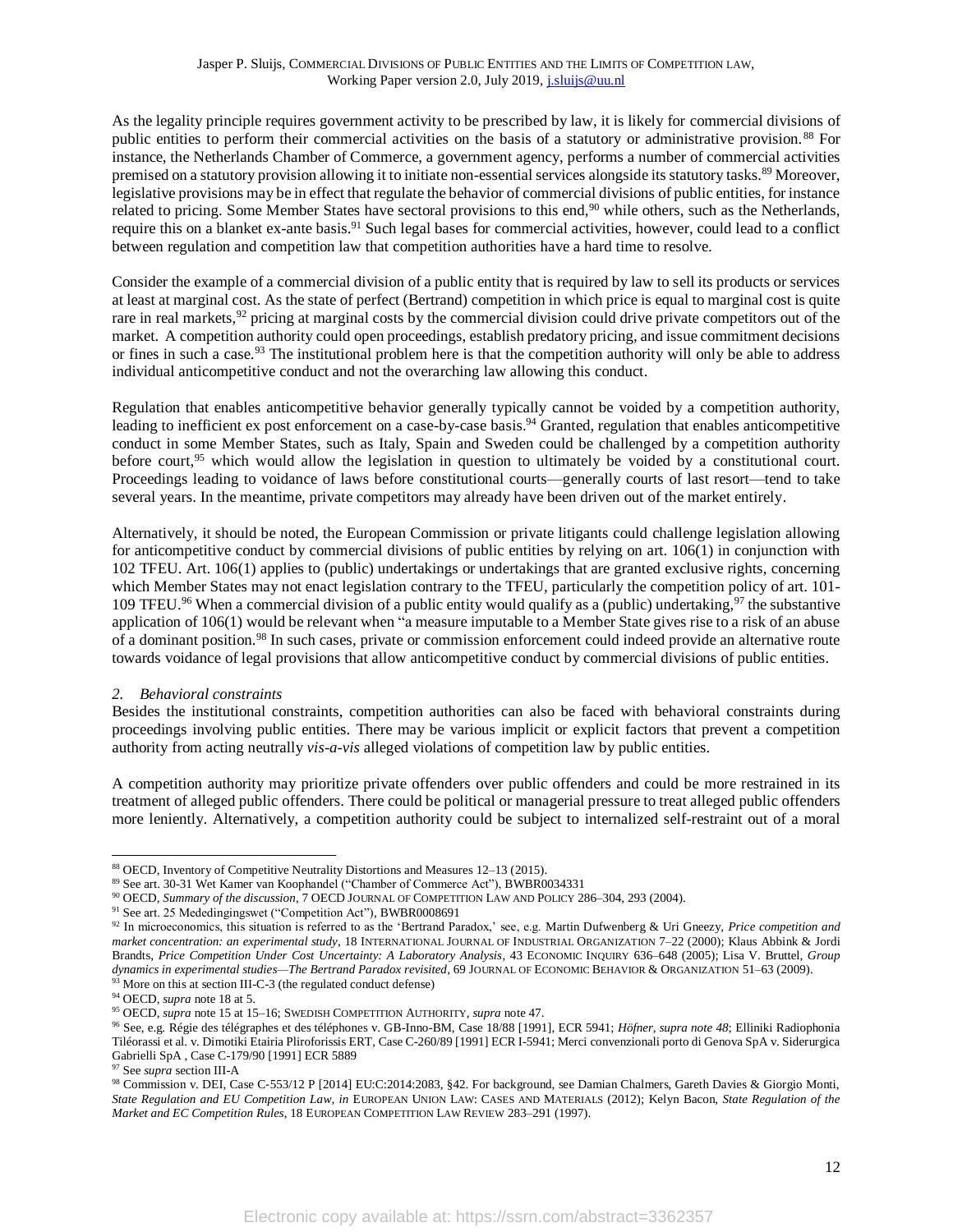obligation not to turn on other civil servants, or out of fear for retaliation. Petit has demonstrated that such unequal treatment between alleged private and public competition law offenders can manifest during all stages of proceedings.<sup>99</sup> Both in case selection, investigation, decisions and sanctioning the competition authority can be subject to the biases mentioned above that amount to preferential treatment of public entities.

To be clear: national competition authorities in the EU tend to be independent agencies on both a functional and a structural level, and this independence tends to be enshrined in law. EU competition authorities typically do not operate under direct control of politicians.<sup>100</sup> At the same time, it has been pointed out that complete independence from government and politics is hard to achieve for agencies in general, and competition authorities in particular.<sup>101</sup> Competition authorities' independence is vulnerable at certain "pressure points," such as the (political) appointment of commissioners, funding, and the legislative process on laws affecting competition authorities.<sup>102</sup> Maintaining independence from government, therefore, may be hard enough in and of itself for competition authorities, let alone while at the same time investigating or sanctioning parts of government.

Enforcement against anticompetitive behavior by public entities, therefore, may point out a weak spot in the otherwise independent status of competition authorities. Even when there is a legislative framework in place controlling for anticompetitive behavior by public entities, the fact that public entities are the perpetrator makes enforcement less straightforward as compared to enforcement against private firms.<sup>103</sup>

In practice reports on actual public enforcement against anticompetitive behavior by public entities have been mixed. Most of the (few) countries in which a designated agency is in place to enforce against anticompetitive behavior by governments, report both a prevalence of undesirable behavior and a general lack of public enforcement thereof.<sup>104</sup> At the same time Spain reports a strong enforcement practice, with multiple cases having been adjudicated by the designated enforcement agency.<sup>105</sup> At this point it is unclear which circumstances have led to the situation in which enforcement against for-profit government initiatives is present in some and absent in other countries.

# <span id="page-12-0"></span>*3. Regulated Conduct Defense*

As mentioned above, commercial divisions tend to perform their commercial tasks supported by statutory or regulatory provisions, possibly leading to conflicts between regulation and competition law. A legal basis for *de facto* anticompetitive conduct would however also allow the commercial division to invoke the 'regulated conduct defense' upon appeal before a court.

<span id="page-12-1"></span>The regulated conduct defense has been established in both art. 101 and 102 TFEU case law. It stipulates that when law or regulation requires undertakings to behave in a way that is *de facto* anticompetitive, such behavior is not attributable to the undertaking itself.<sup>106</sup> It should be noted, though, that the courts have defined the scope of a regulated conduct defense narrowly: the statutory or regulatory provision should leave the undertaking no other option but to act anticompetitively.<sup>107</sup> Both approval by a regulatory authority of anticompetitive behavior to which the undertaking took initiative and (tacit) encouragement by a regulatory authority do not fall under the penumbra of the regulated conduct defense.<sup>108</sup>

<sup>99</sup> Nicolas Petit, *Implications of Competitive Neutrality for Competition Agencies: A Process Perspective*, SSRN ELECTRONIC JOURNAL (2015), http://www.ssrn.com/abstract=2620735 (last visited Jun 20, 2018).

<sup>&</sup>lt;sup>100</sup> Stephen Wilks, Agencies, Networks, Discourses and the Trajectory of European Competition Enforcement, 3 EUROPEAN COMPETITION JOURNAL 437–464 (2007).

<sup>&</sup>lt;sup>101</sup> See, e.g. Johan W. Van de Gronden & Sybe A. De Vries, *Independent competition authorities in the EU*, 2 UTRECHT LAW REVIEW 32 (2006).

<sup>102</sup> William Kovacic, *Competition agencies, independence, and the political process, in COMPETITION POLICY AND THE ECONOMIC APPROACH:* FOUNDATIONS AND LIMITATIONS 291–311 (Josef Drexl, Wolfgang Kerber, & Rupprecht Podszun eds., 2011).

<sup>&</sup>lt;sup>103</sup> Deborah Healey, Competitive Neutrality and the Role of Competition Authorities: A Glance at Experiences in Europe and Asia-Pacific, 7 REVISTA DE DEFESA DA CONCORRÊNCIA 51–68, 66 (2019).<br>
104 LARS MEINDERT ET AL., EV

<sup>104</sup> LARS MEINDERT ET AL., *Evaluatie Wet Markt en Overheid 2012-2015* (2015), https://www.rijksoverheid.nl/documenten/rapporten/2015/08/06/valuatie-wet-markt-en-overheid-2012-2015; AUSTRALIAN GOVERNMENT, *Review of the Commonwealth Government's Competitive Neutrality Policy* (2017), https://consult.treasury.gov.au/market-and-competition-policydivision/competitive-neutrality-review/supporting\_documents/CN%20Review%20Consultation%20Paper.pdf.

<sup>105</sup> Carlos Padrós Reig & José María Macías Castaño, *Los instrumentos administrativos de garantía de la unidad de mercado*, REVISTA DE ADMINISTRACIÓN PÚBLICA 113–151 (2014).

<sup>106</sup> See, mainly, Commission and France v. LadbrokeRacing, Joined Cases C 359/95 P and C 379/95 P [1997] ECR I 6265, at § 33; Deutsche Telekom v. Commission, Case T-271/03 [2008], ECLI:EU:T:2008:101, at § 85-89

<sup>107</sup> Deutsche Telekom v. Commission, Case C-280/08 P [2010], ECLI:EU:C:2010:603, at §56

<sup>108</sup> *Deutsche Telekom*, *supra* not[e 106,](#page-12-1) at §87 and 117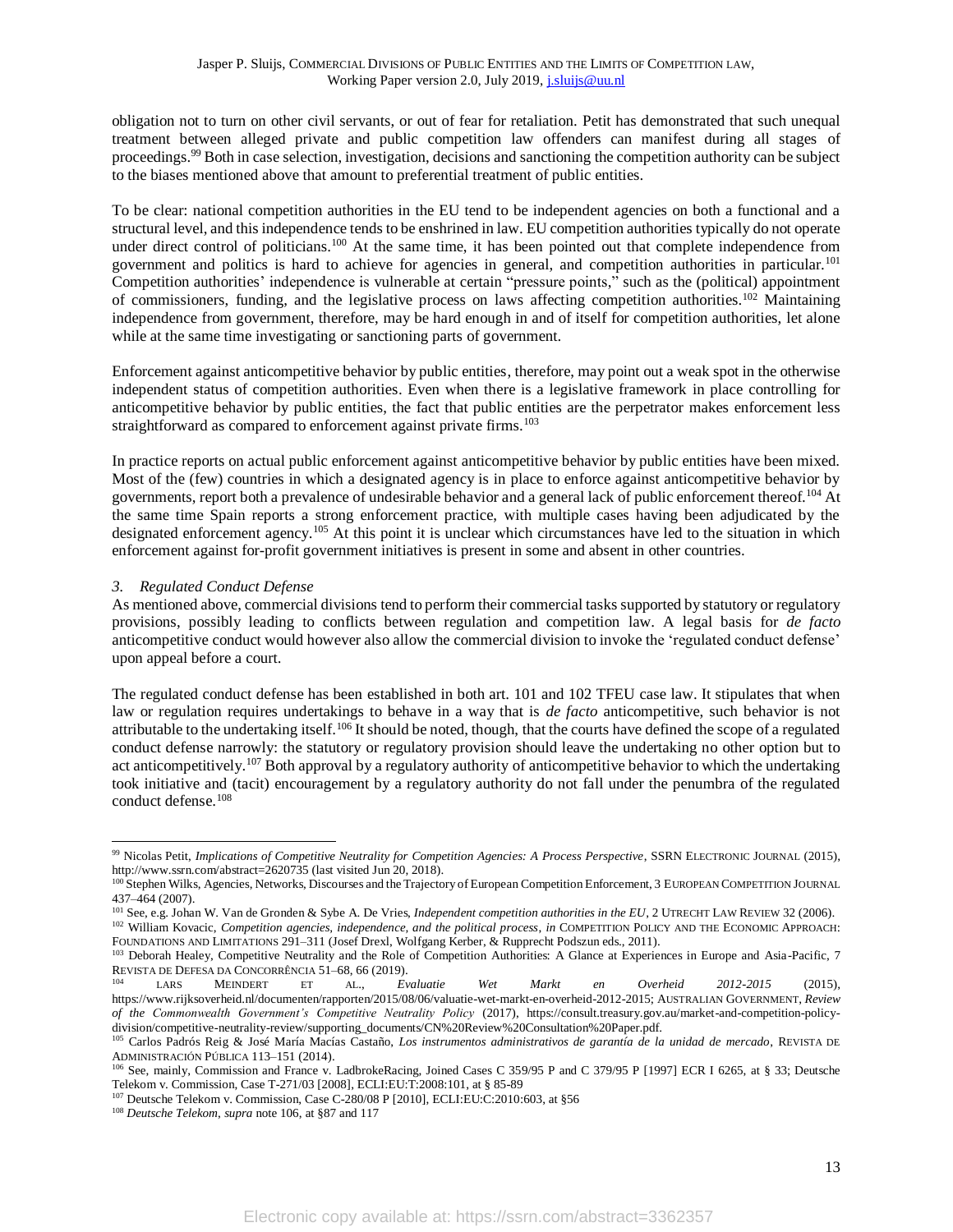Commercial divisions of public entities could operate under a variety of legal provisions, yet it seems that anticompetitive conduct will generally be on the commercial divisions' own initiative. Consider, for instance, a branch of the national forestry service acting under a legal provision to sell biomass, and then deciding to lower prices to force out competitors. In this example the anticompetitive behavior takes place on the subsidiary's own initiative, and the regulated conduct defense will likely not be upheld by a court.

Things would be less clear-cut when, as mentioned above, the branch of the Forestry Service were required by law to sell its biomass at marginal cost. The commercial division has no other choice here but to price sub-competitively, effectively driving private competitors out of the market. In this scenario it seems more plausible for the regulated conduct defense to hold up in court: the branch of the Forestry Service did not take the initiative to set its prices at an anticompetitive level, but was required to do so by law.

# <span id="page-13-0"></span>IV. CONSEQUENCES FOR COMPETITION AND THE INTERNAL MARKET

The previous sections have established (1) that commercial divisions of public entities are prevalent in the EU, and can have an appreciable negative effect on competition; (2) EU member states generally approach competitive behavior by public entities through a competition law framework, even though in many cases the commercial division would not qualify as an undertaking and thus fall outside of the scope of competition law; (3) under the circumstances in which EU competition law would apply, anticompetitive behavior of these commercial divisions would likely fall under the abuse of dominance regime; and (4) while abuse of dominance may be established on a substantive level, competition authorities face numerous procedural challenges when enforcing against commercial divisions of public entities.

This situation could be problematic on various levels, raising concerns about the effectiveness of competition law when commercial divisions of public entities are active on markets.

First of all, it is problematic that anticompetitive behavior by a commercial division would altogether fall outside the scope of competition law, when inseparable from a public entity's exercise of public power according to established case law.<sup>109</sup> This situation creates an uneven playing field between public and private competitors, where competition law applies to only the latter and not to the former. Moreover, a public entity with a commercial division even could informally influence the legislative process of the (re)definition of its own statutory tasks, to make sure that its commercial activities are explicitly related to its exercise of public power.

Second, under the above circumstances commercial divisions could be subject to different competition law scrutiny across EU member states. Throughout the EU there are various competition law-related regimes applicable to commercial divisions of public entities. France and the UK, for instance, rely on generic competition law. Sweden, Finland, Denmark and the Netherlands have added on specific, competition law-inspired, legal provisions for anticompetitive behavior by public entities. This situation could be problematic for private firms active in multiple Member States, where they face multiple public competitors.

For example, a firm offering meteorological services throughout the EU will face competition from commercial divisions of National Meteorological Institutes in multiple Member States and will have to compete with these public competitors under various competition law-related regimes. In some Member States, the meteorology firm will face a public competitor required to price at marginal cost, while in others so such requirements exist. In some Member States the meteorology firm could lodge a complaint before the competition authority, while in others it will have to go to a court directly. For the private competitor, this leads to different levels of the playing field across Member States, both in substantive and procedural application of competition law-inspired frameworks. This differentiation of competition law increases transaction costs for private firms and could impose entry barriers to certain European markets—which would fragment the internal market for various goods and services on which commercial divisions of public entities are active.

It seems plausible, moreover, that the first and second problematic consequences outlined above are related. Because legislators in various Member States, such as the Netherlands, Denmark, Sweden and Finland may have deemed EU competition law ill-equipped to adequately address anticompetitive behavior by public entities, they have enacted additional legislation on top of EU competition law. This, however, may have led to a fragmentation of the legal

<sup>109</sup> *Supra* footnote[s 55-](#page-7-2)[57](#page-7-3)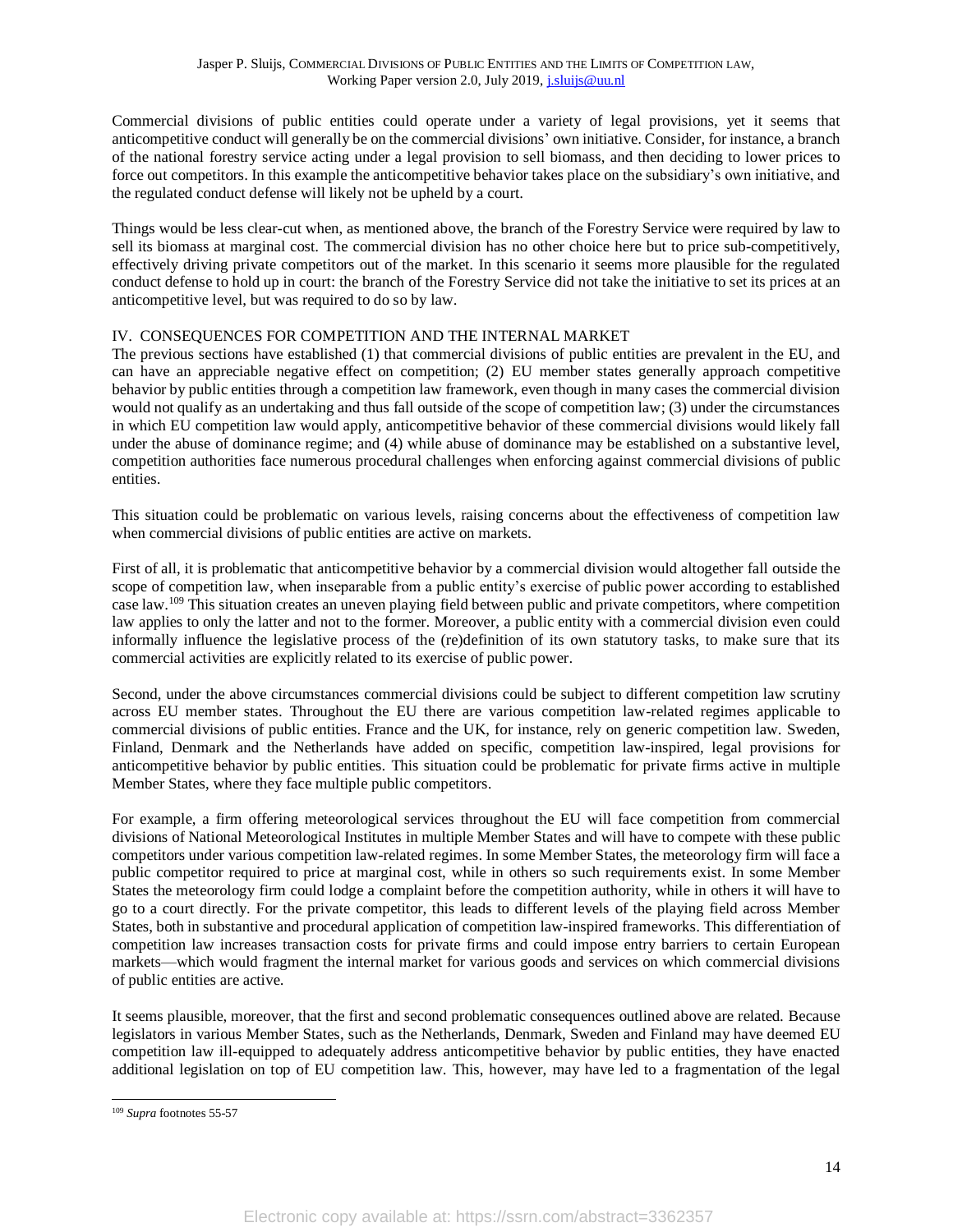framework for firms competing with public entities across the EU, and could even affect the competitive playing field itself.

Third, In all Member States, private competitors of commercial division of public entities may experience negative consequences from the procedural constraints outlined above. <sup>110</sup> Irrespective of the application of competition law provisions, private competitors could be disadvantaged by conflicting regulatory and competition law provisions and by implicit or explicit biases of competition authorities. Even when private firms are able to challenge anticompetitive behavior by competing commercial divisions of public entities, they would face procedural disadvantages before competition authorities and courts.

#### <span id="page-14-0"></span>**A. Possible remedies**

Commercial divisions of public entities thus both complicate the application of competition law on a substantive and procedural level, and can have a fragmenting effect on the internal market because of the various competition lawrelated regimes that apply across the EU. In what follows, remedies for some of these challenges are discussed.

#### *1. Competition Law Harmonization*

<span id="page-14-1"></span>Harmonization could relate to both substantive EU competition law and the enforcement thereof. The substantial application of EU competition is considered to be highly harmonized across Member States, while because of the various legal systems in the EU there is more divergence in enforcement.<sup>111</sup> Harmonization could remedy two challenges outlined above.

First, the variety of competition law related regimes with respect to commercial divisions of public entities seems to be caused by addenda to EU competition law provisions that some Member States have enacted. Sweden, Finland, Denmark and the Netherlands for instance have instantiated additional competition law provisions pertaining to public competitors on markets. Other Member States, such as France and the UK, rely on generic application of art. 102 when approaching commercial divisions of public entities. As outlined above, this divergence of legal regimes can lead to increased transaction costs for firms and to entry barriers.

As of yet it is unclear which of the various competition law-related regimes works optimally as regards to commercial divisions. If an optimal approach could be determined, this approach could be harmonized on an EU level by Commission guidelines, an EU legal instrument or even an amendment to the TFEU. There is precedent for such harmonization of competition law, for instance relating to the SGEI.<sup>112</sup> While the application of competition law to SGEI has been part of the EU treaties since the founding of the Treaty of Rome, the concept of SGEI has been further defined by article 14 TFEU, protocol 29 and article 36 of the European Charter. The Commission has taken considerable effort to harmonize the application of competition law to SGEI through non-legislative guidelines.<sup>113</sup>

At the same time, it is unclear whether it is practically feasible to determine an optimal EU-wide competition law approach to commercial divisions of public entities to begin with. While many EU countries have reported issues related to anticompetitive behavior by commercial divisions of public entities, <sup>114</sup> market structures, administrative law frameworks and applicable sector-specific regulation can differ widely across Member States. Even when an optimal substantive approach could be determined, autonomous factors across Member States can complicate the practical viability of such harmonization.

Second, harmonization could play a role regarding the behavioral constraints that competition authorities face when dealing with alleged public offenders of competition law. In fact, the European Commission has proposed a Directive to, amongst others, strengthen the independence of Member States' competition authorities.<sup>115</sup> While this directive does not specifically address competition authorities' enforcement regarding public entities, it does recognize and address behavioral and institutional constraints to National competition authorities' independence. Amongst others,

<sup>110</sup> *Supra* sectio[n III-](#page-6-0)[C](#page-10-0)

<sup>111</sup> Bogdan M. Chiriţoiu, *Convergence Within the European Competition Network: Legislative Harmonization and Enforcement Priorities*, *in* THE CONSISTENT APPLICATION OF EU COMPETITION LAW: SUBSTANTIVE AND PROCEDURAL CHALLENGES 3–22 (Adriana Almășan & Peter Whelan eds., 2017).

<sup>112</sup> *Supra* sectio[n III-](#page-6-0)[A](#page-6-1)

<sup>113</sup> See *Communication from the Commission*, *supra* not[e 61](#page-7-4)

<sup>114</sup> OECD, *supra* note 90.

<sup>&</sup>lt;sup>115</sup> Proposal for a Directive of the European Parliament and of the Council to empower the competition authorities of the Member States to be more effective enforcers and to ensure the proper functioning of the internal market [2017] COM(2017) 142 final, 2017/0063 (COD)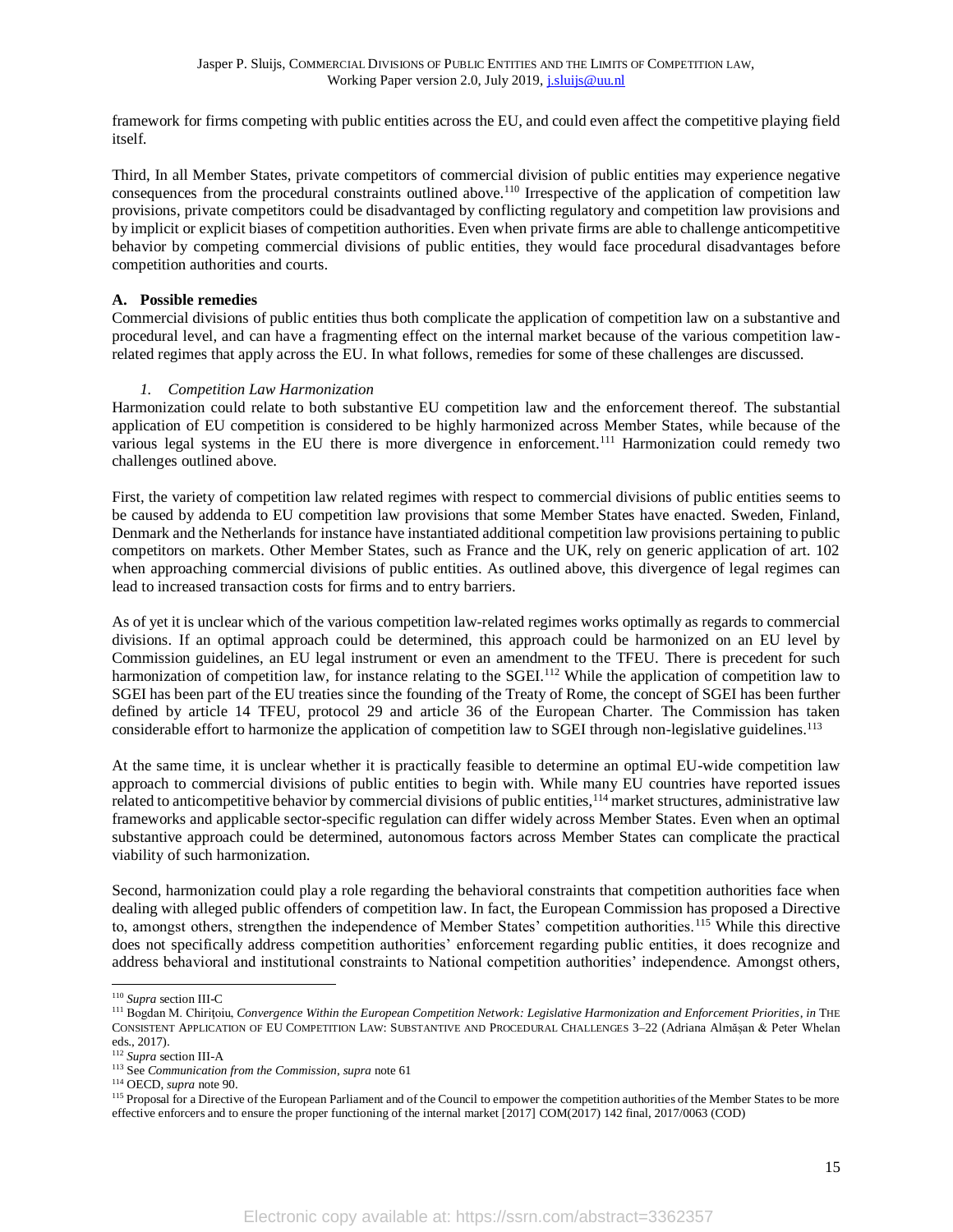the directive strengthens independence from political or external influence,<sup>116</sup> harmonizes the reach of investigative and remedial powers,  $^{117}$  and cements the position of competition authorities before national courts.  $^{118}$  It is an open question, however, whether these measures will have an actual effect on the behavioral restraints that competition authorities seem to experience when enforcing against public entities. Stronger codified safeguards may contribute to more independent enforcement practices, but institutional structures outside of competition law will remain.

Harmonization may thus counter the negative effects of various competition law-related regimes concerning public commercial divisions and mitigate behavioral constraints of national competition authorities. At the same time, it should be pointed out that harmonization will not be able to address possible conflicts between regulation and competition law.<sup>119</sup> Moreover, harmonization as a recommendation may only be attractive on a theoretical level, as there are too many practical factors hindering effective harmonization in the markets and legislative frameworks of the Member States.<sup>120</sup>

Finally, harmonization of competition law assumes that competition law is at least part of the solution to mitigate anticompetitive behavior by commercial subsidiaries of public entities. Given the issues with the substantive application of competition law towards commercial divisions, $121$  it is debatable if harmonization of competition law would be the appropriate way forward.

#### <span id="page-15-0"></span>*2. Regulatory harmonization beyond competition law*

Competition law may be, at best, limited in its application to anticompetitive behavior by commercial divisions of public entities. In many cases the commercial division will not qualify as an undertaking under competition law. If, then, a commercial division would substantively be found to abuse its dominance, its private competitors face a number of procedural disadvantages.

Besides harmonization of competition law, another remedy could lie outside the realm of competition law altogether. Indeed, among the many OECD recommendations to level the playing field between public and private competitors only few relate to competition law principles.<sup>122</sup> While distortions of competition by public entities are mainly addressed through competition law in OECD countries,<sup>123</sup> the OECD rather recommends a standalone regulatory framework overseen by a designated enforcement agency.<sup>124</sup> The only OECD country that acts according to this recommendation is Australia, which has had codified principles of 'competitive neutrality' starting in the 1990s and has instantiated a complaints office with investigative (though no enforcement) powers.<sup>125</sup>

Similar efforts within the EU would in all likelihood be inefficient on a Member State level, as differences between regulatory frameworks of individual Member States would fail to create conditions that would satisfy internal market goals. A harmonized regulatory framework could address all matters of competition between public and private actors on markets, including anticompetitive behavior by commercial divisions of public entities. Such a framework could incorporate a level playing field between public and private competitors on a level of costs structure, structural separation, the limits of public service obligations, as well as equality conditions in taxation, credit and debt, public procurement and enforcement. Given the current state of EU harmonization on some of these conditions, notably taxation, such harmonization does not seem viable in the short term, however.

# <span id="page-15-1"></span>V. CONCLUSION

This article has been explorative in nature. It has established commercial divisions of public entities as a relatively new and little-studied phenomenon, and pointed towards possible motivations for commercial divisions to compete

<sup>122</sup> See OECD, *supra* note 3 at 23–24: separating commercial and public activities; identifying and separating direct costs of commercial activities; achieving commercial rates of return; defining size and scope of public service obligations; establish tax equality; establish regulatory neutrality; establish debt neutrality; establish neutral public procurement.

<sup>116</sup> Proposal for Directive, *id*, art. 4-5

<sup>117</sup> *Id.,* art. 6-11; 12-15

<sup>118</sup> *Id.*, art. 28

<sup>119</sup> *Supra* sectio[n III-](#page-6-0)[C-](#page-10-0)[1](#page-10-1)

<sup>&</sup>lt;sup>120</sup> For a critical assessment on the feasibility of harmonization, see Paul B. Stephan, *Global Governance, Antitrust, and the Limits of International Cooperation*, CORNELL INTERNATIONAL LAW JOURNAL 173–218 (2005); For a more optimist view on the feasibility of harmonization, see Diane P. Wood, *International Harmonization of Antitrust Law: The Tortoise or the Hare*, CHICAGO JOURNAL OF INTERNATIONAL LAW 391–408 (2002). <sup>121</sup> See *supra* sectio[n III](#page-6-0)[-A](#page-6-1)

<sup>123</sup> *Supra* note 26

<sup>124</sup> OECD, *supra* note 3 at 88.

<sup>125</sup> OECD, *supra* note 18 at 17.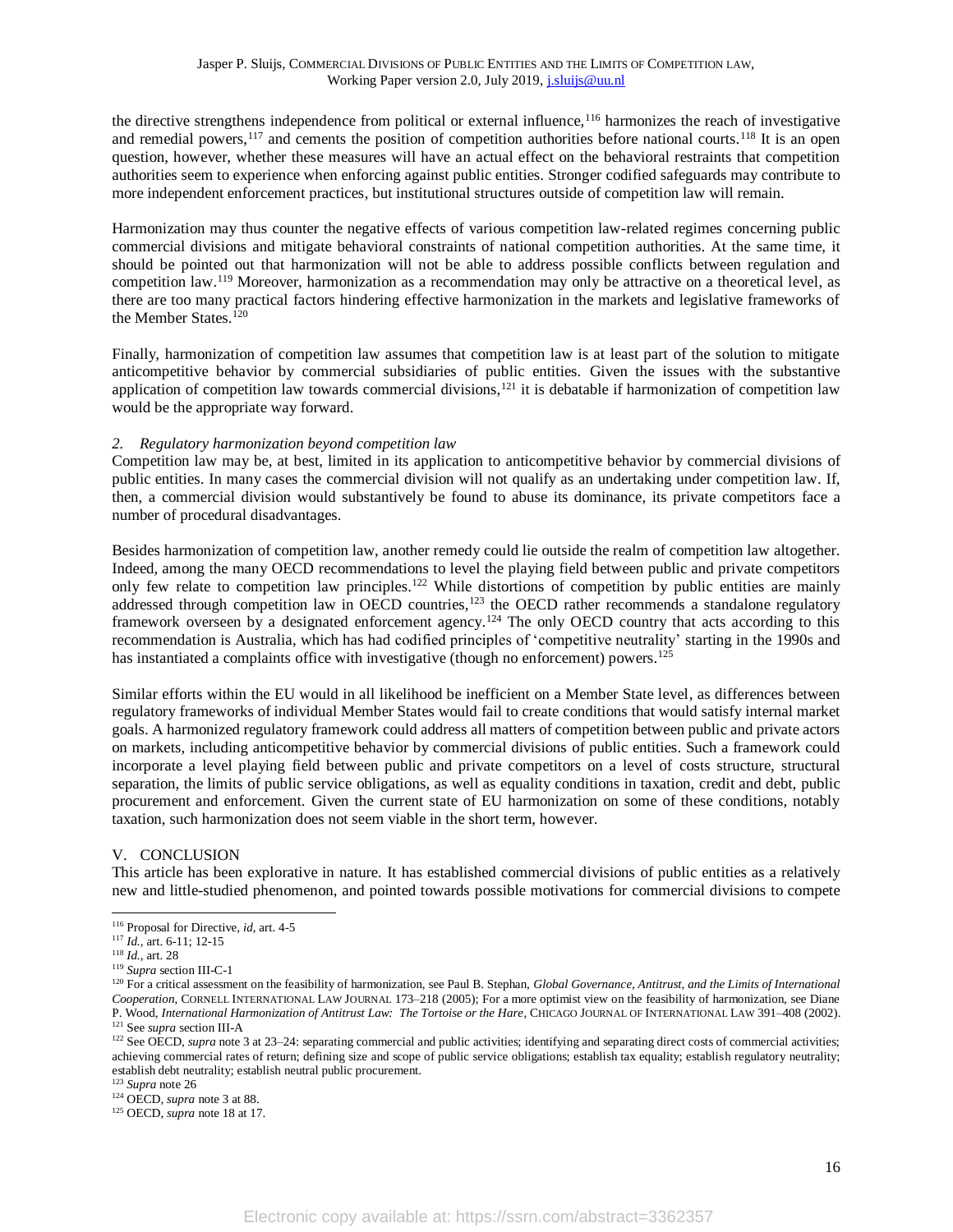on markets. These motivations concern internal purposes; mainly the intention to balance budgets after cuts by the central government, or external purposes to raise revenue at the request of the central government.

Furthermore, the paper has outlined possible distortions of competition by commercial divisions. These distortions concern hampering entry to markets by private competitors and driving existing private competitors out of the market. They follow from advantages in regulation, taxation, information and general cross-subsidies.

Next, the article outlined how anticompetitive practices by public entities are generally approached through competition law(-inspired) frameworks in the EU, and explored to what extent competition law would be suitable to address these practices.

As it turns out, competition law is limited in its approach to anticompetitive practices by commercial divisions of public entities. When connected to the parent organization's exercise of public power, a commercial division will most likely not be considered an undertaking and would fall outside of the scope of competition law altogether. If the public entity's commercial activities are sufficiently separate from the organization's exercise of public power according to doctrine, the abuse of dominance regime could be applied to the commercial division. Negative effects on consumer welfare could be recognized related to (for instance) predatory pricing, refusal to supply or margin squeeze. Naturally dominance would have to be established before such abuse would be considered unlawful.

While abuse of dominance could thus be established on a substantive level for those commercial divisions that qualify as an undertaking, private competitors could face procedural disadvantages in the subsequent investigation and enforcement. These disadvantages follow from institutional constraints (competition authorities generally cannot void laws enabling anticompetitive practices by commercial divisions), behavioral constraints when a competition authority enforces against a public entity, and from the regulated conduct defense invoked by the commercial division.

Finally, this article has outlined problematic consequences of the apparent limits of EU competition law to tackle anticompetitive conduct by commercial divisions of public entities. First, an unequal playing field follows from the different treatment of private and public competitors in the application and enforcement of competition law. Second, the various competition law-inspired approaches towards commercial divisions across the EU hamper the internal market. The article concludes by suggesting possible remedies to these consequences: harmonization of competition law relating to anticompetitive behavior by commercial divisions, or enacting a standalone regulatory framework beyond competition law.

The austerity measures after the global financial crisis that seem to have incentivized public entities to raise additional revenue through commercial divisions are up to ten years behind us. Even in the current period of near-global economic growth, commercial divisions of public entities remain active on markets. This suggests that the phenomenon is here to stay.

The findings of this research suggest that the existing legal framework has a hard time catching commercial divisions of public entities; as a concept it seems to elude traditional legal demarcations. Their commercial, revenue-driven focus over public interest objectives and presence on otherwise private markets leads beyond the framework of art. 106 (1) and (2) TFEU, which was instantiated to cover market activities by public sector actors. At the same time, commercial divisions' activities on markets can be similar enough to the public organization's exercise of public power,<sup>126</sup> so that competition law does may not apply either.

Given the (potentially) negative effects of commercial divisions on markets and the rule of law, and the apparent ineffectiveness of the existing legal framework, it is relevant to pursue follow-up research on the topic. Such further research could focus on a number of aspects:

First, the effect of commercial divisions on market structure and performance has only been studied theoretically, and evidence of distortion of competition by commercial divisions is largely anecdotal. Further empirical and experimental research would be appropriate in order to better establish the actual and potential distortion of competition by commercial divisions.

<sup>126</sup> *Supra* note[s 55-](#page-7-2)[57](#page-7-3)